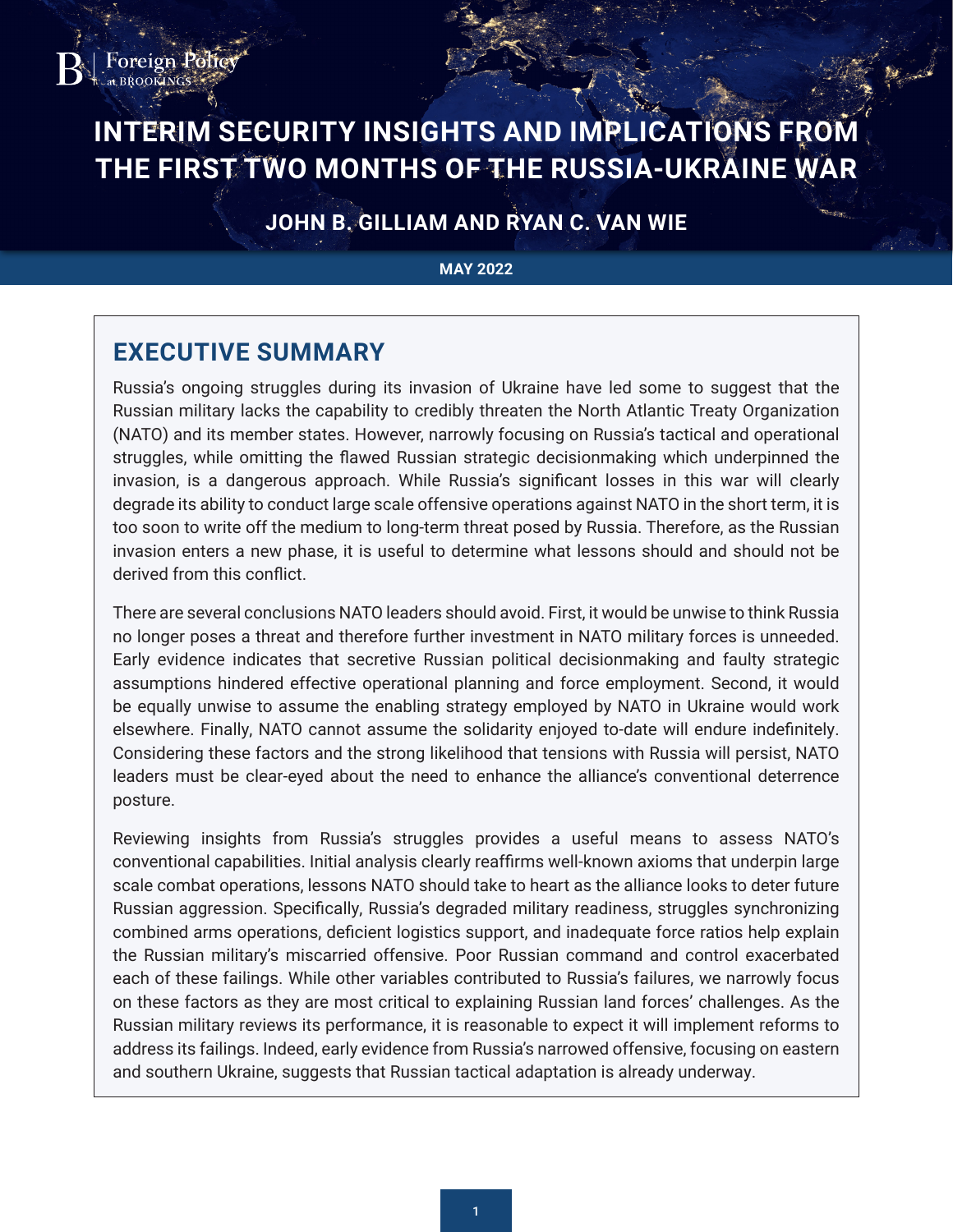<span id="page-1-0"></span>Just as Russia adapts to better conform to these principles, NATO should similarly adapt to strengthen its conventional deterrence capabilities. Beyond considering the lessons learned by Russia and NATO, Beijing is likely drawing conclusions from this war and how they might apply to a Chinese invasion of Taiwan. China may believe the U.S. will choose to avoid a direct military confrontation and instead employ a robust sanctions regime even if the sanctions negatively affect the U.S. economy. Moreover, the Chinese likely perceive a successful invasion would require the initial use of overwhelming firepower but be concerned with the potentially high cost of an amphibious invasion against the well-armed Taiwanese Defense Forces.

In our subsequent analysis, we analyze these initial insights and provide policy recommendations for NATO to enhance its conventional capability and strengthen its ability to credibly deter future Russian aggression.

### **INTRODUCTION**

Russia's ongoing invasion of Ukraine is the largest armed conflict in Europe since World War II and will fundamentally alter the continent's security landscape. By early May 2022, the Russian offensive has killed an estimated 3,153 Ukrainian civilians and created 5.5 million Ukrainian refugees[.1](#page-13-0) Militarily the Ukrainians have purportedly lost up to 3,000 soldiers killed<sup>2</sup> while recent estimates suggest 15,000 Russian soldiers have been killed, with significantly higher numbers wounded.<sup>[3](#page-13-0)</sup> Due in no small part to the staggering human costs and subsequent failure to achieve their initial objectives of demilitarizing Ukraine and unseating the government in Kyiv, Russia has changed course to a seemingly more limited strategy of expanding its control in eastern and southern Ukraine[.4](#page-13-0) As the conflict shifts from one initially focused on the capture of Kyiv and other major cities to a potentially more lethal one in the east, it is useful to take stock of what lessons can be drawn from the conflict to-date.

While the Russian military's offensive has fared poorly thus far, policymakers should be cautious and avoid drawing premature conclusions as the next phase of the conflict may be quite different from the previous one. Russia's underestimation of Ukrainian resolve and struggles to attain

military objectives is well-documented[.5](#page-13-0) However, it is only two months into the conflict, one which will very likely, as U.S. Chairman of the Joint Chiefs of Staff General Mark Milley suggests, "be measured in years."[6](#page-13-0) Therefore, it is likely the Russians will, to some degree, adapt and fight along fewer axes, allowing them to mass forces and firepower which could eventually wear down the Ukrainian military. Further, tensions between NATO and Russia are at their highest point in decades, making a sober assessment more critical.

As the Russian military learns and adapts from its initial failings, NATO political and military leaders should similarly use insights from the war to strengthen the alliance's conventional deterrence posture and secure its eastern flank against future Russian aggression.

In the enclosed work we review the first two months of the Russia-Ukraine War and consider what conclusions NATO should and should not learn from the ongoing conflict. While strategic conclusions about Russia's demise may be premature, initial insights clearly reaffirm tactical and operational axioms that underpin large scale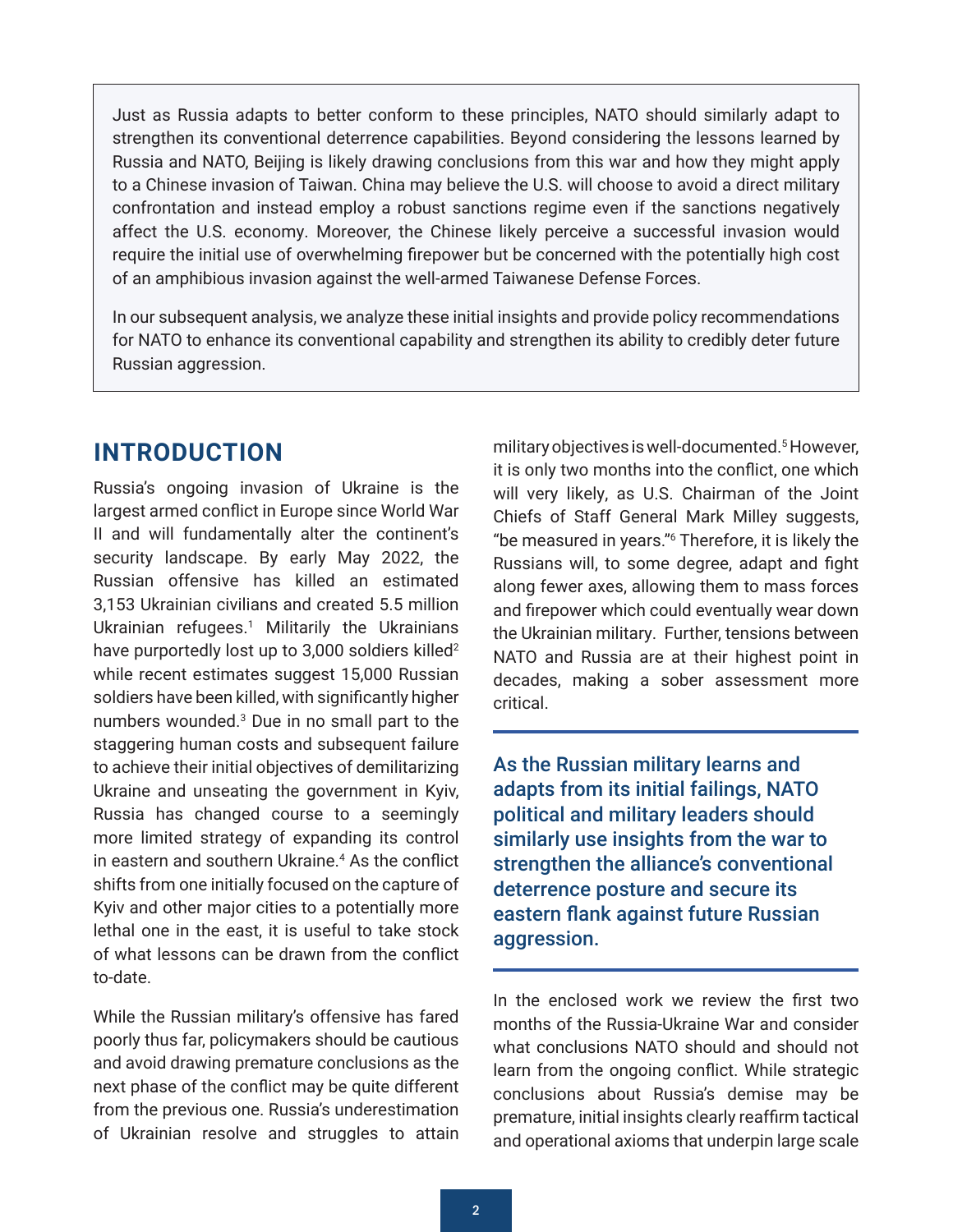<span id="page-2-0"></span>combat operations. As the Russian military learns and adapts from its initial failings, NATO political and military leaders should similarly use insights from the war to strengthen the alliance's conventional deterrence posture and secure its eastern flank against future Russian aggression. Beyond considering lessons learned from NATO and Russia's perspectives, many are watching events unfolding in Ukraine and how it may apply to a scenario where China attempts to take control of Taiwan[.7](#page-13-0) We therefore examine what conclusions Beijing may be drawing from the ongoing conflict. The assessments NATO, Russia, and China are making based on this conflict will have strategic significance for many years to come.

# **CONCLUSIONS NATO SHOULD AVOID**

There are several conclusions NATO should avoid drawing from the conflict, because they could have dramatic impacts on the alliance's ability to deter or defeat Russia in the long term.

The first and arguably most dangerous conclusion is the Russian military is ineffective and therefore does not pose a significant threat in the future. In recent articles, Phillips Payson O'Brien and Stephen M. Walt summarize the argument, stating the reasons why Russia lacks the capacity to defeat Ukraine and attack NATO territory in the future. $8$  Such thinking is dangerous as it could drive the alliance to halt efforts to invest in military capability, posture forces forward, or innovate. While O'Brien makes several salient points about Russia's failures, the idea that Russia does not pose a threat longterm falls flat for three reasons.

First, a long-term degradation of the Russian military threat should not be inferred from the significant political and strategic failings that underpinned Russia's invasion. Secretive Russian strategic decisionmaking prevented adequate time for operational planning and faulty political

assumptions regarding Ukrainian resolve and cohesiveness contributed to inefficient Russian tactical force employment.<sup>[9](#page-13-0)</sup> Despite Russia's numerous offensive challenges and the large number of casualties it has taken, it still possesses the fifth largest military in the world.<sup>10</sup> While Russia's military is unquestionably of varying quality and will need time to reconstitute losses, its sheer size means it will continue to pose a threat to NATO. If the Russians apply their overall force ratio advantages, they could eventually succeed in Ukraine through an attrition strategy.

Second, there are signs Russia is learning from its early missteps, suggesting it may prove more successful in the next phase in Ukraine and in a future conflict with NATO.<sup>11</sup> As an example and discussed in greater detail below, the Russians appointed General Alexander Dvornikov as the theater commander in Ukraine, which demonstrates an attempt to fix some of their shortcomings. Consequently, there is the potential that the Russians' recent performance will not be repeated.<sup>12</sup>

Third, Russia has consistently shown that it is willing to use military force to achieve its policy goals regardless of international opinion or condemnation. It is not entirely implausible that Russian President Vladimir Putin would use force against the Baltic states (Estonia, Latvia, and Lithuania) or another NATO member state if he thought the rewards outweighed the risks, particularly if his hold on power is called into question. Consequently, NATO policymakers should avoid thinking Russia will not pose a threat in the future.

The second conclusion that NATO should avoid drawing is that alliance members do not need to worry about investing in their own militaries and can instead focus on enabling partners to deter or defeat Russia. Admittedly this is a seductive strategy that eliminates the need for expensive, large militaries and plays to the economic strengths of major Western powers. Since the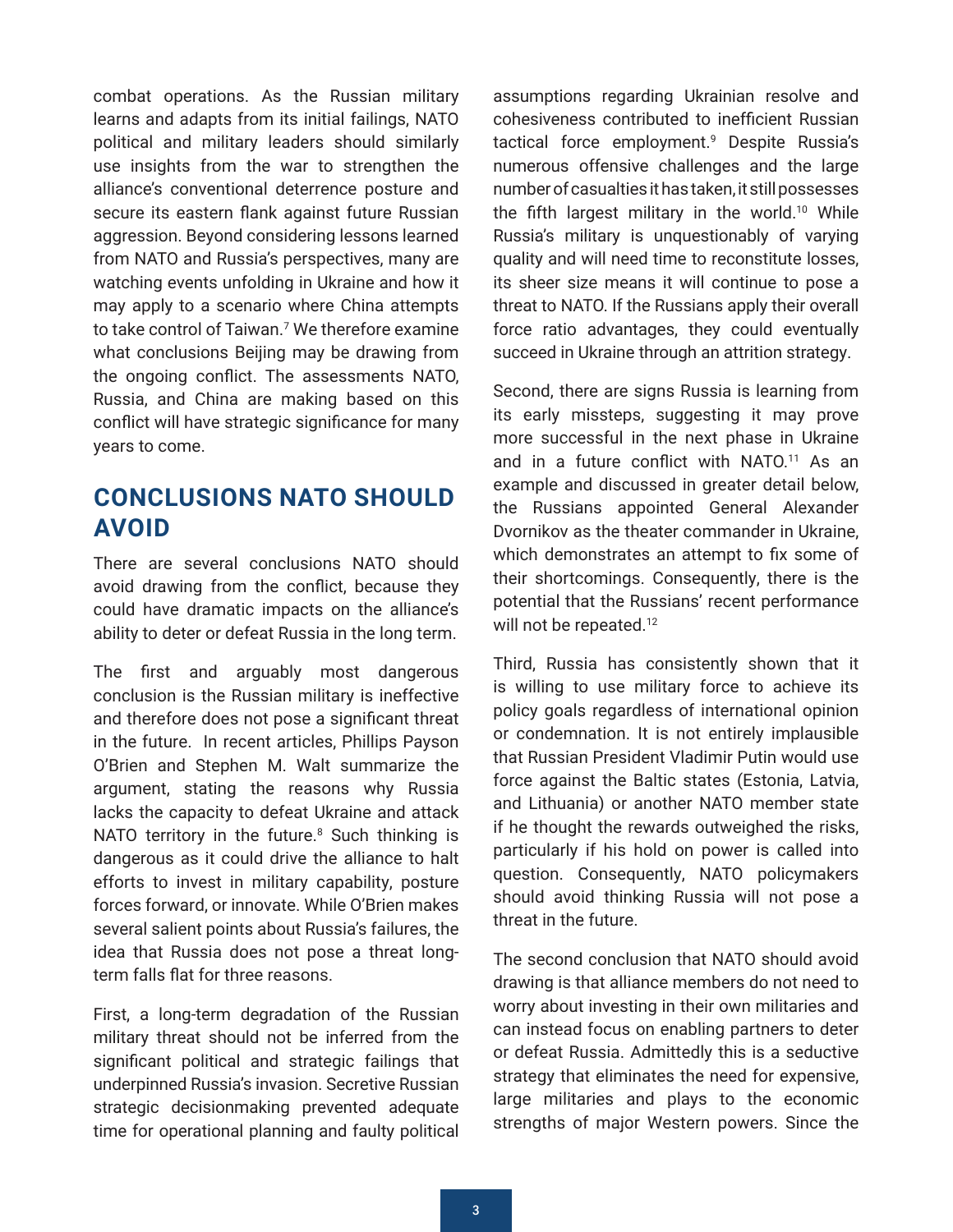<span id="page-3-0"></span>start of the conflict on February 24, the U.S. has committed almost \$4.8 billion in military aid in addition to what its NATO allies have given, and Congress is considering a request from the administration for an additional \$20 billion in future military aid[.13](#page-14-0) 

While this equipment was essential to Ukraine's defeat of Russia's advance on Kyiv, it is unclear if this strategy will ensure success in the east or in a future fight with NATO for several reasons. First, as already mentioned, the Ukrainians' success was also due to the multitude of Russian shortcomings. As the fight continues and Russia learns and adapts, an enabling strategy may no longer work either in Ukraine or on NATO territory. Second, initially providing a myriad of easily transportable and employable weapons played to the Ukrainians' use of small teams in urban terrain. The terrain in eastern Ukraine is more conducive to maneuver warfare requiring heavier weaponry, which is more difficult to supply and maintain. Though the West has clearly adjusted the nature of support it is providing to reflect a new phase of the conflict, it is unclear if the West will get the Ukrainians the equipment they need in enough time to enable success. For NATO, the terrain along the likely axis of a Russian advance in Poland or the Baltics is similar to that of eastern Ukraine, meaning heavy weapons and larger maneuver formations are needed to deter/ defeat Russia.

Third, the success of the Ukrainian military during the first six weeks was also due to significant, focused training by the U.S. and NATO advisors, operating since 2015 under the Joint Multinational Training Group-Ukraine[.14](#page-14-0) Applying a similar approach to NATO would take years of sustained partnership. Finally, all the military aid provided prior to hostilities did not deter Russia from invading Ukraine nor has it made Moscow sue for peace since. Logically similar efforts elsewhere would not either so NATO must invest in military capabilities and force structure to deter future Russia aggression.

The final conclusion that NATO should avoid is that unity and solidarity can be maintained indefinitely. The U.S. and its allies have done an exceptional job of building a coalition opposing Russia that has remained remarkably intact over the last 10 weeks. Indeed, U.S. and international sanctions on Russian banks, cutting off several Russian banks from the SWIFT payments network, and the cessation of Nord Stream 2 certification will have lasting impacts on the Russian and global economy.[15](#page-14-0) However, the ability to maintain such cohesion not only for the sanctions but from a political and security perspective long-term is doubtful for three reasons. First, the true bite of the sanctions has yet to fully impact the European economy. The International Monetary Fund is predicting a decrease in global economic growth from 6.1% in 2021 to 3.6% in 2022[.16](#page-14-0) The longer the conflict drags on, the greater the impact, meaning support may wane as the cost of goods and transportation rise. Second, elections may bring European leaders into power who are less supportive of Western efforts and may pursue a different track. France is a fitting example. Though Marine Le Pen lost the recent presidential election there, she received the highest vote tally ever for the far-right National Rally party. Her campaign commitments to remove France from NATO's command structure were surely troubling to NATO leaders.<sup>17</sup> Were a similar leader to gain prominence in the future and threaten a like move, it could complicate NATO efforts to isolate Russia. Third, despite the temporary focus on the Russian threat, the 30 NATO member states will continue to perceive threats differently, based on each state's unique geographic, economic, and political circumstances.[18](#page-14-0) Finally, the casualties that would likely occur in even a limited NATO conflict with Russia may lead risk-averse NATO members to reconsider honoring their Article 5 commitment, given the cost in human lives, and thus be less supportive of an extended conflict. Consequently, NATO would be wrong to expect the newfound consensus will apply universally to a future conflict.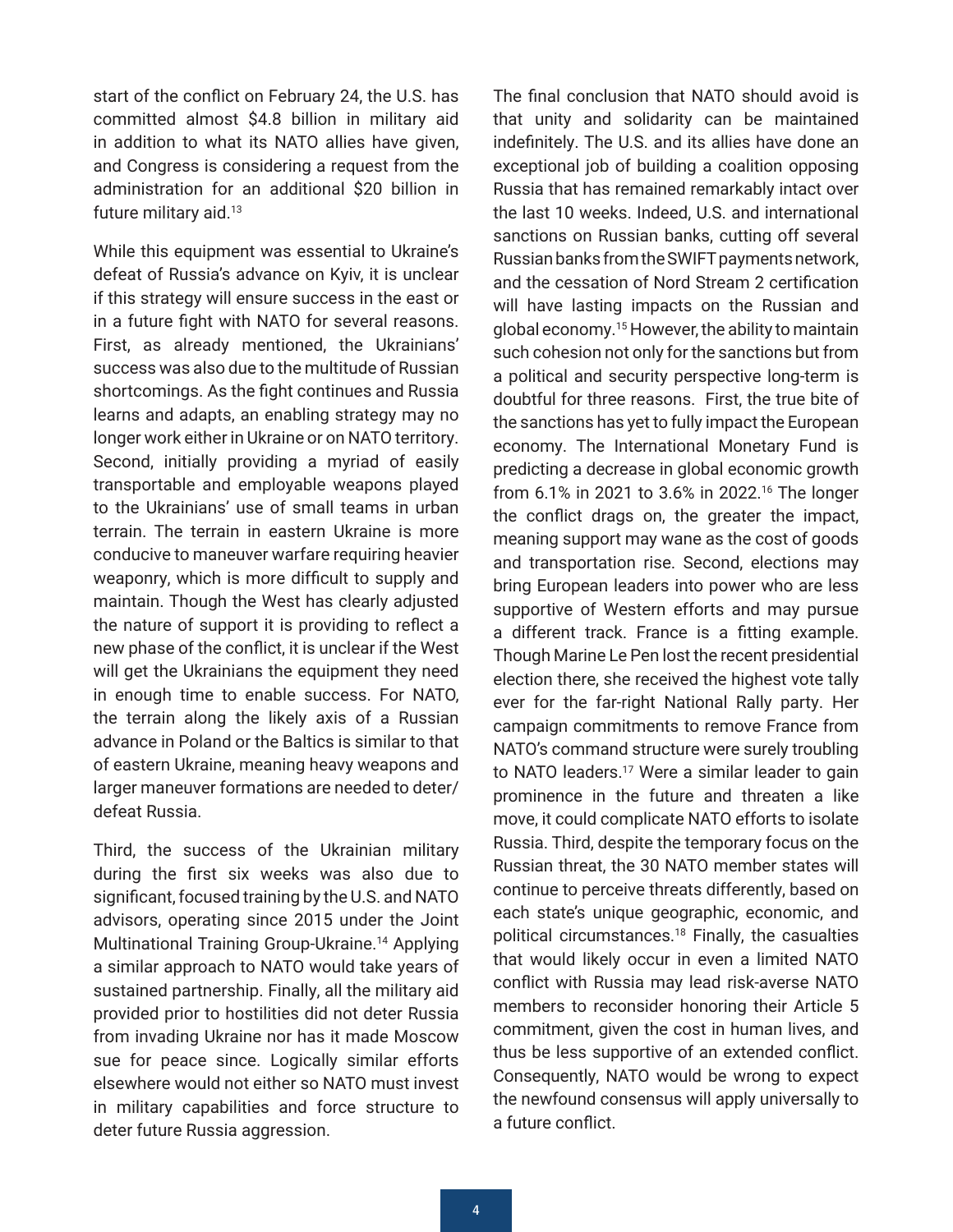# <span id="page-4-0"></span>**KEY INSIGHTS FROM THE WAR'S FIRST TWO MONTHS**

Though observers should be cautious when deriving conclusions about Russia's strategic demise, the Russian military's struggles over the last two months reinforce numerous operational and tactical axioms. Specifically, Russia's degraded military readiness, struggles synchronizing combined arms operations, deficient logistics support, and inadequate force ratios help explain the Russian military's miscarried offensive. Poor Russian command and control underpinned and exacerbated each of these failings. While a host of other shortcomings have inhibited Russian battlefield success, we narrowly focus on these factors as they are most critical to explaining Russian land forces' challenges. These insights are not revolutionary and reflect existing tenets of largescale combat operations, codified in Russian, U.S., and NATO doctrine.<sup>19</sup> While effective tactical and operational adaptation depends on a host of factors, it is reasonable to expect Russian forces will begin to address these shortcomings in the coming weeks and months. Therefore, it is vital that NATO similarly incorporate these lessons to strengthen the alliance's security in the immediate future. We proceed by reviewing each principle as it pertains to the Russian military's invasion force and consider adjustments NATO should implement to strengthen its conventional deterrence posture.

#### *Military readiness matters*

Russia's struggling invasion and NATO's response have underscored the importance of military readiness. Military readiness encompasses several factors which enable "a military force to fight effectively on short notice."[20](#page-14-0) These readiness factors include structural readiness — having forces with the right organization and equipment to succeed in an unknown, future conflict; operational readiness  $-$  the ability to rapidly deploy, fight, and win; and mobilization readiness  $-$  the state's ability to generate additional military power.<sup>[21](#page-14-0)</sup>

The Russian military's structural readiness is hindered by several task organization deficiencies, which limited their effectiveness in combat. First are the shortcomings in logistics force structure. At the tactical level, the Russian tactical formations lack a robust, internal sustainment capacity to resupply frontline units. Instead, the Russian sustainment enterprise relies heavily upon rail networks for resupply, meaning that limited logistics support units the Russians do possess were incapable of timely replenishment of combat forces, which constrained Russian offensive tempo.<sup>22</sup> Second is a lack of infantry within large maneuver formations, which inhibits combined arms operations. While the Russian invasion has relied heavily upon Battalion Tactical Groups (BTGs), units internally organized with a host of capabilities to permit semi-independent operations, it is evident that numerous BTGs lack adequate infantry to support clearance operations on foot, which has contributed to significant Russian armor losses.<sup>23</sup> Finally and perhaps most importantly, Russian active ground forces are not structured for sustained, large-scale combat operations without deliberate employment of conscripts and mobilization of reserves[.24](#page-15-0) Unfortunately for Russia, correcting structural shortcomings is time-intensive and these issues will likely not be fixed anytime soon.

Russian operational readiness has been challenged by inadequate training, poor equipment maintenance, and limited recovery capabilities, as was evident in Russia's failed attempts to capture Kyiv in the first 10 weeks of the Ukraine invasion.<sup>[25](#page-15-0)</sup> The Russian invasion force's months-long wait in assembly areas around the Russian and Belarusian borders with Ukraine further degraded operational readiness, as outdoor conditions in frigid winter months adversely impacted vehicle and equipment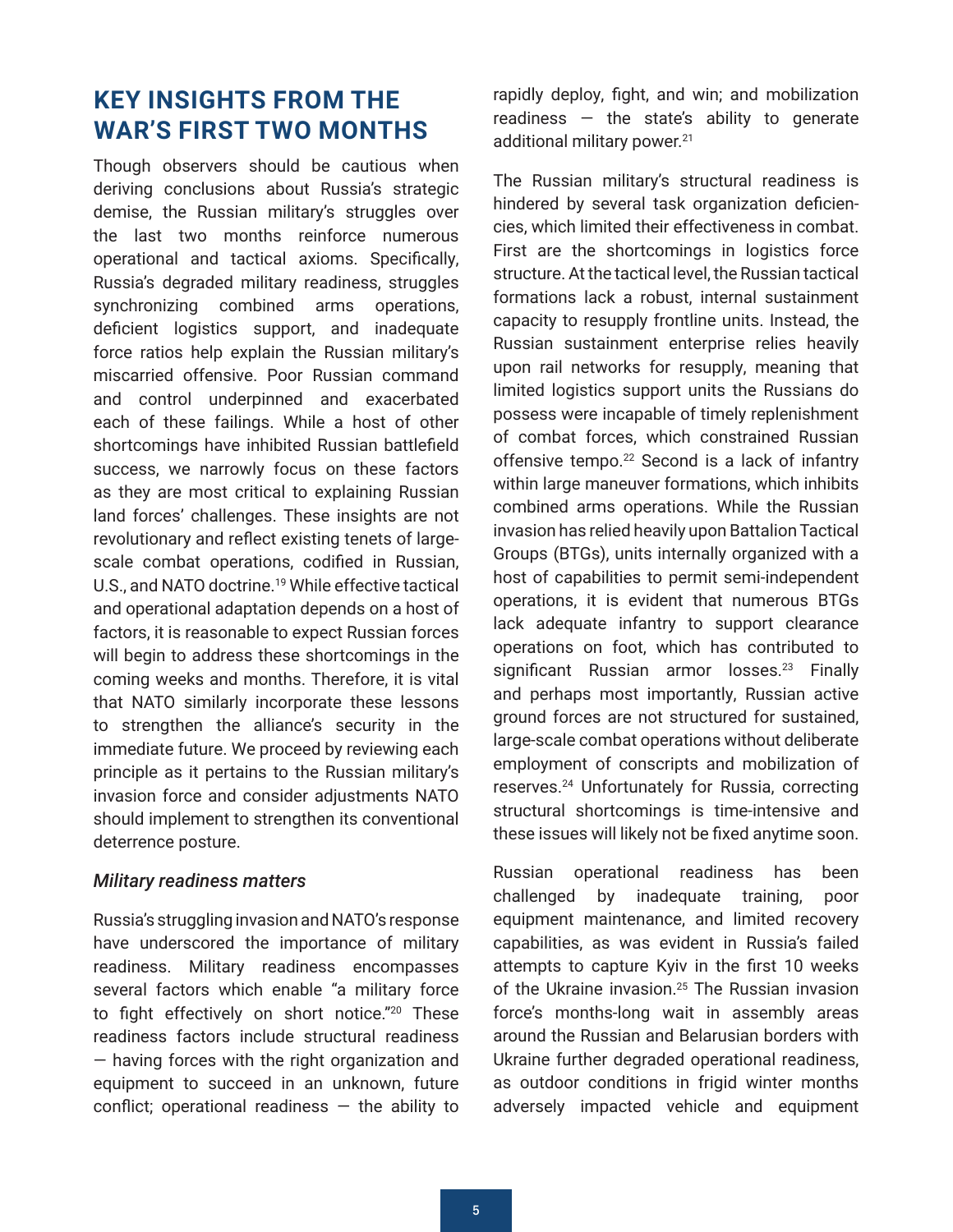<span id="page-5-0"></span>maintenance[.26](#page-15-0) The Russian army's operational readiness will suffer continued degradation the longer it remains in sustained combat in Ukraine. It is too soon to tell how Western sanctions against the Russian defense industry will impact Russia's ability to reconstitute its military power, but widespread destruction of Russian equipment will undoubtedly result in degraded mobilization readiness[.27](#page-15-0) Recent estimates suggest that 500 Russian tanks have been destroyed, amounting to two years of tank production.<sup>28</sup> Russia's ability to quickly mobilize additional ground force personnel and domestic sensitivities regarding its conscript system are just as important as the Russian defense industry's struggles to replace material.[29](#page-15-0) While Russian readiness challenges have hindered offensive operations so far, these glaring deficiencies have already prompted tactical and operational adaptation as the Russian military refocuses on operations in eastern and southern Ukraine.<sup>30</sup>

Assuming Russian military adaptation is successful, and tensions with NATO persist, it behooves NATO to improve its own military readiness to better deter future Russian aggression on NATO's eastern flank. NATO's response to the Russian invasion also highlights significant readiness deficits, pertaining to force structure, operational readiness, and national mobilization capabilities. As we have argued in earlier analysis, NATO lacks the armored force structure required to conventionally deter Russian aggression on NATO's eastern flank.[31](#page-15-0) Beyond NATO's enhanced Forward Presence battlegroups, European NATO allies lack highreadiness armored forces that are available to quickly react in a crisis[.32](#page-16-0) As NATO states begin rebuilding their atrophied conventional military capabilities, NATO should carefully examine the force structure of forward positioned units in the Baltics and Poland, and expand the number of high-readiness armored formations. These armored force structure deficits are exacerbated by operational readiness challenges that constrain NATO's ability to quickly mass combat

power in a crisis. This was apparent when the U.S. Army rapidly flew personnel from the 1st Armored Brigade Combat Team (ABCT), 3rd Infantry Division to Europe, but the unit was still being issued vehicles at distributed prepositioned equipment sites across Europe a month after their initial deployment.<sup>33</sup>

To be relevant in a potential crisis where a Russian mobilization against NATO is identified, high-readiness units must be stationed forward in Europe, or able to arrive in one to two weeks, given Russia's favorable geographic position.

Furthermore, the absence of permanent U.S. armored forces in Europe is a critical vulnerability. This was evident when the U.S. Army sent two additional ABCTs to Europe in response to the Russian invasion, leaving the U.S. Army with portions of five ABCTs forward deployed: three in Europe, one in South Korea, and one in Kuwait.<sup>[34](#page-16-0)</sup> With only 11 ABCTs in the active force and five in the National Guard, the current ABCT deployment tempo is unsustainable, and risks severe impacts to the ABCTs' modernization, training, and quality of life. To be relevant in a potential crisis where a Russian mobilization against NATO is identified, high-readiness units must be stationed forward in Europe, or able to arrive in one to two weeks, given Russia's favorable geographic position. Consequently, pre-positioned stocks of equipment, fuel, and ammunition must be placed in or closer to Poland or the Baltics to decrease the time required to issue said material in a crisis. Finally, the U.S. defense industry's ongoing struggles to quickly produce and resupply Ukraine with lethal aid underscore challenges that persist with U.S. mobilization readiness, and similar issues exist with Europe's defense industry.[35](#page-16-0) Therefore, the alliance must take a hard look at the manpower and structure, equipment, and material required to deter and if needed, defeat a Russian attack on NATO.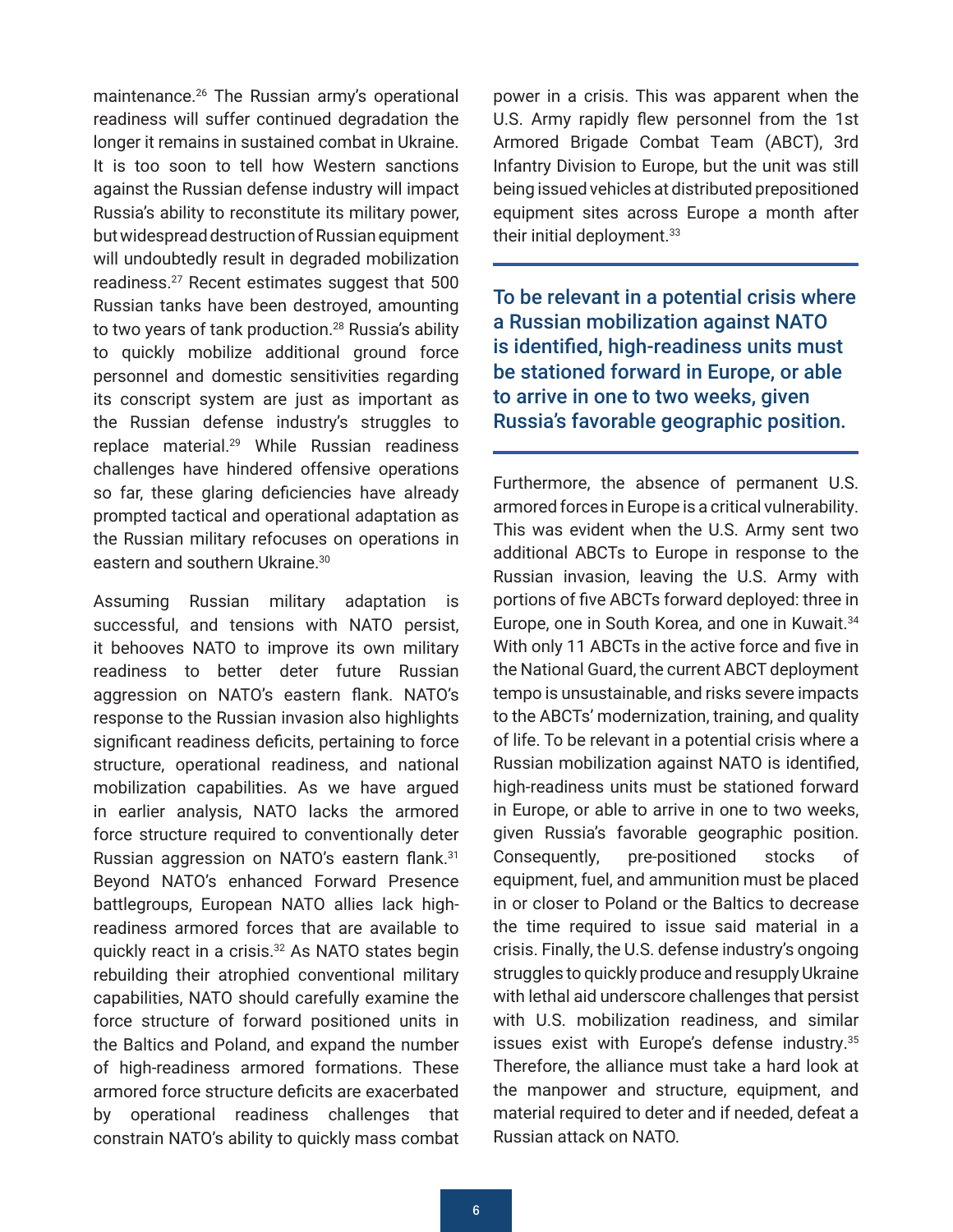#### <span id="page-6-0"></span>*Combined arms maneuver is key*

Combined arms operations refer to the synchronizing of distinct combat capabilities in a complementary manner to increase lethality and survivability during armed conflict.<sup>36</sup> While distinct specialties often train and certify on their area of expertise (i.e., infantry, tanks, artillery, sappers, attack aviation, etc.), merging these distinct units in an effective combined arms team requires deliberate training and unique expertise. If done properly, effective combined arms operations reduce exposure to enemy fire, enable friendly maneuver, and limit the enemy's ability to maneuver. 37

However, Russian forces have struggled with combined arms operations since their invasion began. First, Russian armored columns frequently operated beyond the range of supporting artillery and without infantry clearance operations, which were needed to suppress and clear Ukrainian defensive positions and anti-tank guided missile positions.<sup>38</sup> These tactical failures to operate in cohesive combined arms teams were exacerbated when operating in urban terrain, where Ukrainian anti-tank ambushes have wrought destruction on Russian armored vehicles.[39](#page-16-0) Second, numerous Russian tactical formations operated well forward of their supporting higher echelons, leading to over-extension and subsequent isolation. This is best captured by the Russian joint forcible entry attempt during the Battle of Antonov Airport, which failed to secure an initial lodgment because Russian air assault forces lacked requisite combined arms support, forcing outnumbered and isolated Russian paratroopers to defend against counterattacking Ukrainians.[40](#page-16-0) Third, across the entire theater, the Russian air force has struggled to gain air superiority and fully support ground maneuver, hampering the Russian army's ability to secure ground objectives.<sup>[41](#page-17-0)</sup> Early indicators suggest that Russia's renewed offensive in eastern Ukraine is adapting from these initial failings, and deliberately focusing

on strengthened combined arms maneuver with increased air support.<sup>42</sup> It remains to be seen if the Russian's adaptations will prove successful.

From NATO's perspective, combined arms maneuver remains a decisive competency to deter Russian aggression or effectively respond to a crisis. However, conducting synchronized, multilateral combined arms maneuver amongst dozens of allied states poses distinct challenges.[43](#page-17-0) There are several distinct capability gaps that currently hinder NATO's ability to conduct combined arms maneuver. Amongst the most critical are the high-readiness armored forces and logistics capabilities previously mentioned, integrated air and missile defense, and bridging and gap crossing assets required for moving across rivers. As Ukraine's successful use of dispersed air defense networks demonstrates, air defense is essential in any future fight. There are widely acknowledged shortcomings in NATO's integrated air and missile defense at the operational and tactical level.<sup>44</sup> The alliance therefore must invest in interoperable short, medium, and long-range air defense capabilities. Further, given Europe's extensive rivers and the complexity of gap crossing operations, NATO must address widespread deficiencies across the alliance in bridging capabilities and gap crossing expertise.[45](#page-17-0) As NATO bridging and gap crossing capabilities come online, the alliance must regularly conduct large scale exercises such as the Defender series with bridging and wet gap crossing scenarios included.<sup>46</sup>

#### *Logistics drives operations*

Logistics can be understood as "the practical art of moving armies and keeping them supplied," and this vital but underappreciated military function is critical to enabling and sustaining offensive operations[.47](#page-17-0) While distinct combat specialties must be properly synchronized for combined arms maneuver, logistics support must be synchronized with all maneuver units to sustain a desired offensive tempo. Russia's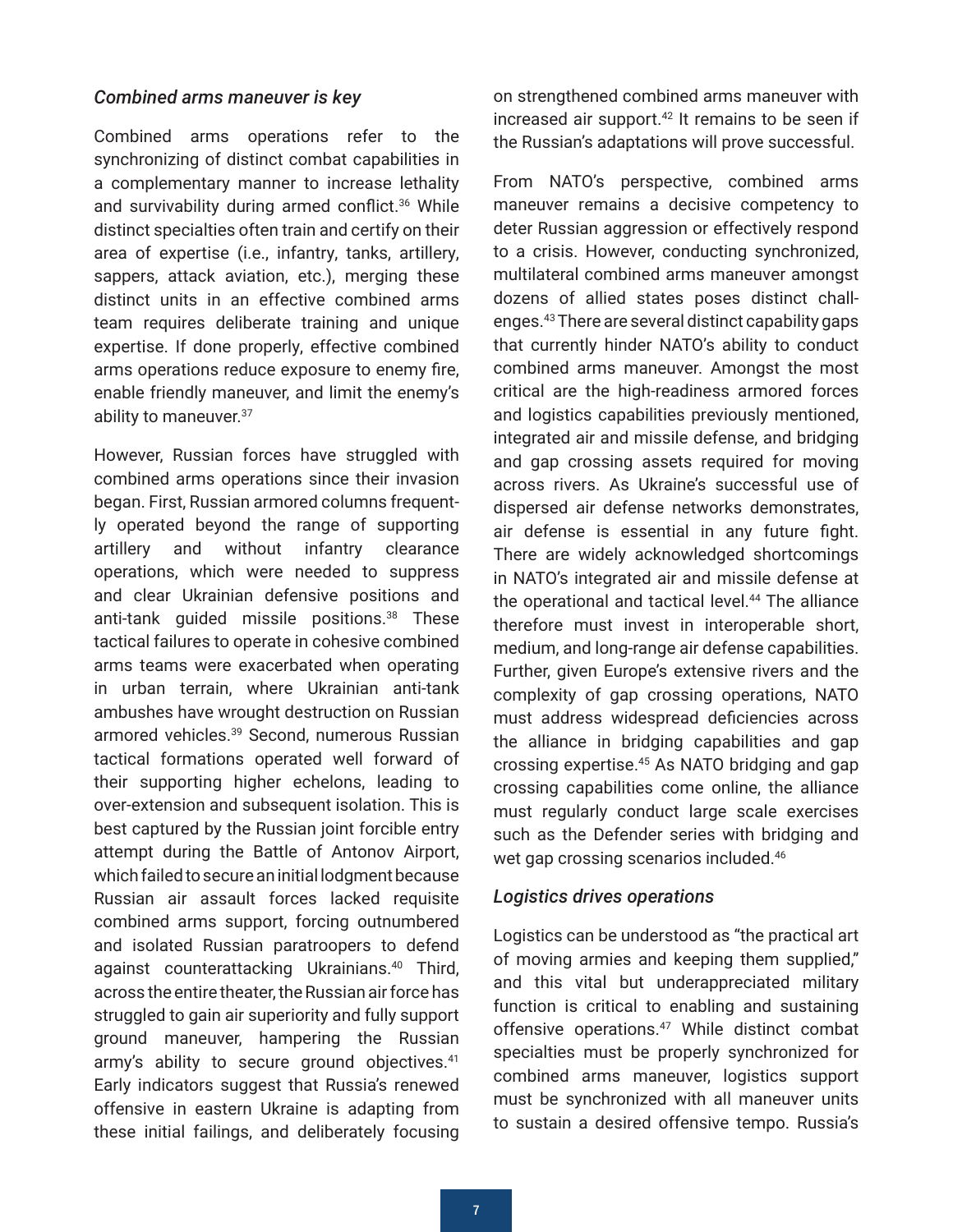<span id="page-7-0"></span>dismal logistical support is arguably one of its greatest weaknesses during its invasion of Ukraine.[48](#page-17-0) Beyond the structural issues already highlighted with the Russian military's task organization, poor sustainment planning and execution has compounded resupply difficulties.

Despite Russian reliance on rail networks mentioned above, Russian combat units failed to secure key Ukrainian rail nodes early on in the invasion and successful sabotage efforts have denied key rail lines, preventing timely resupply and overextending limited wheeled support units.

Specifically, Russia's initial invasion across a massive front forced Russian sustainment units to operate across vast exterior lines of operation. Limited support units needed to travel extremely long distances, further overextending Russian sustainment support.<sup>[49](#page-17-0)</sup> Conversely, Ukrainian forces enjoyed interior lines of operation, which enabled them to conduct resupply with shorter distances. Russia's elongated resupply routes place logistics convoys at increased risk as they operate in a non-permissive environment and frequently encounter ambushes.<sup>50</sup> Despite Russian reliance on rail networks mentioned above, Russian combat units failed to secure key Ukrainian rail nodes early on in the invasion and successful sabotage efforts have denied key rail lines, preventing timely resupply and overextending limited wheeled support units.<sup>[51](#page-17-0)</sup> Beyond these sustainment planning challenges, the Russian logisticians and commanders initially struggled to implement controlled supply rates for key munitions, as was apparent as Russia's precision guided munitions (PGMs) were quickly expended in the war's first few weeks.<sup>[52](#page-17-0)</sup> Russia appears to be learning from these initial setbacks, as PGMs are now restrictively employed on high-value targets.<sup>53</sup> As Russia shifts to more focused offensive operations in eastern Ukraine, their resupply distances, convoy security requirements, and logistics support requirements will lessen as they are attacking along fewer axes in much closer proximity to the Russian border. However, the systemic structural logistical shortcomings in the Russian army will remain, which suggests the Russians will still struggle to sustain operations long-term even in a somewhat easier mission.

Logistics is equally important to NATO's ability to conventional deter future Russian aggression and react to a future crisis. The routine sustainment interoperability challenges of multilaterally resupplying many separate NATO member armies are already daunting. However, in a crisis contingency with Russia, NATO planners would also be faced with the enormous challenge of quickly transporting and sustaining significant volumes of combat power to the east, in a potentially contested environment.<sup>54</sup> Recent assessments have highlighted that existing NATO transportation networks are insufficient for this vital task.<sup>55</sup> Focusing on the oft-cited Russia-Baltics contingency, Russia's geographic position endows Moscow with inherent sustainment advantages based on proximity and the Russian Western Military District has a robust sustainment infrastructure that would ease sustainment in a Baltics contingency.<sup>[56](#page-18-0)</sup> From NATO's perspective, Eastern European states' limited rail capacity, varying rail gauge sizes, aging infrastructure, and weight capacity constraints all pose major impediments to the alliance's ability to rapidly reinforce its eastern flank.[57](#page-18-0) Further, major NATO rail hubs are fixed locations that would be vulnerable to intermediate range Russian PGMs and cyber disruption. To overcome these challenges NATO states must increase investments like the Rail Baltica project, which expand rail networks, increase capacity, and modernize and harden infrastructure and key nodes. Further, NATO states need to create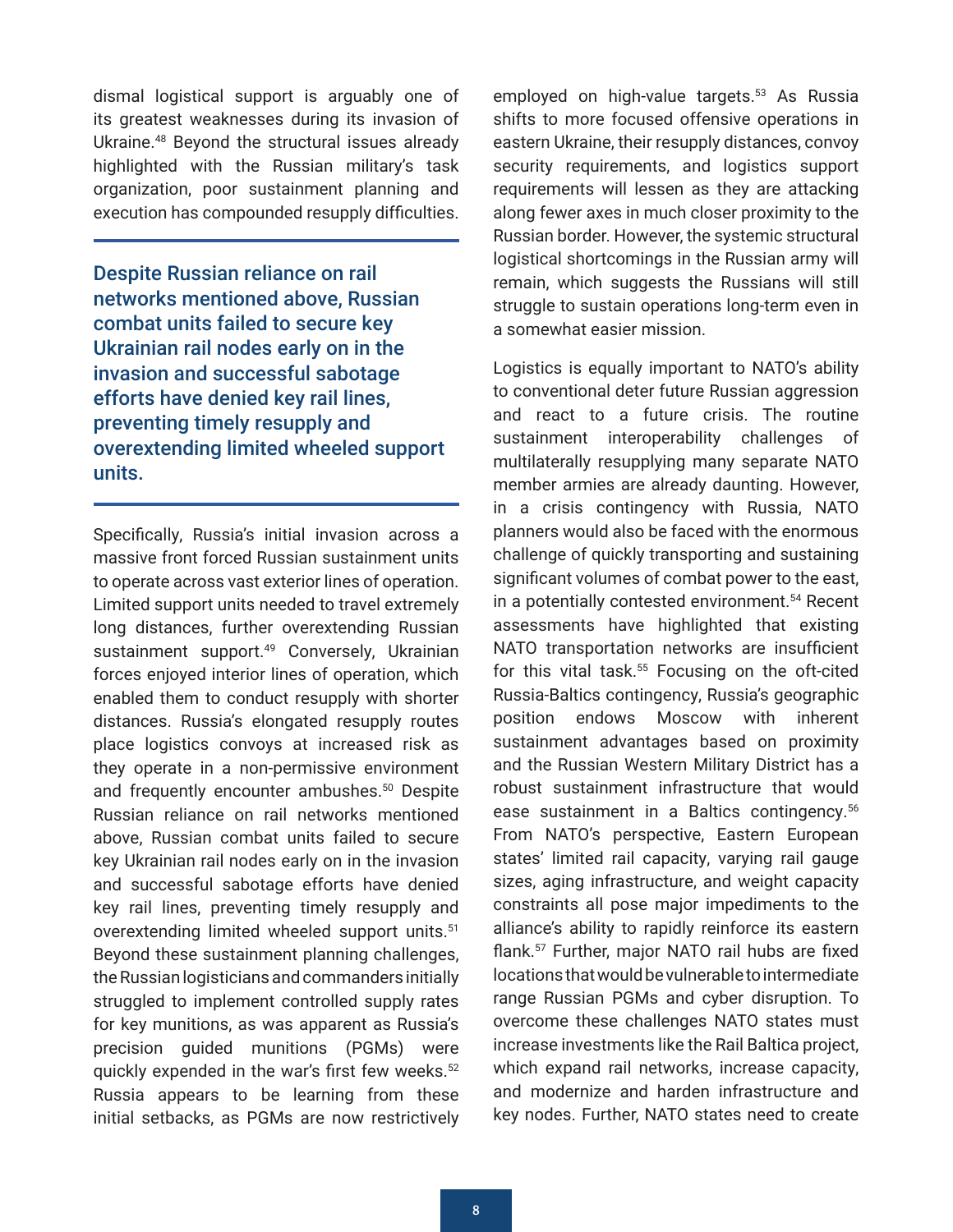<span id="page-8-0"></span>redundancies with additional military heavy equipment transport units that can independently move armored vehicles, without relying on timeintensive rail movements.[58](#page-18-0)

#### *Correlation of forces still matter*

U.S., NATO, and Russian doctrine all incorporate correlation of forces models (COFM) as operational planning tools to determine the appropriate force size when conducting offensive operations.<sup>59</sup> Based on historical battle analysis, the 3:1 rule of thumb suggests that attackers should have at least three soldiers for every defending soldier to overcome the defense's natural advantages and increase probability of offensive success.<sup>[60](#page-18-0)</sup> An important condition for the 3:1 force ratio is that attackers' and defenders' military capabilities should be qualitatively similar. If one side enjoys significant qualitative and technical advantages over an adversary, then they might secure success without meeting that rule of thumb.

When analyzing theater-wide force ratios in the Russia-Ukraine war, it is apparent that the Russian invaders lacked the requisite force to accomplish their maximalist objectives. Looking at the critical capabilities required to effectively conduct combined arms maneuver, Russia failed to attain the 3:1 ratio for ground troops, main battle tanks, infantry fighting vehicles (IFVs), and artillery. Table 1 lists the raw capability counts of the Russian invasion force and compares them against capabilities of Ukraine's active military. Significantly, the Ukrainian figures do not capture reserve units or militias. As Ukraine has implemented national mobilization to defend against the invasion, Russian force ratio deficiencies are even greater than depicted in Table 1.

#### TABLE 1

| Force ratio analysis of Russian invasion forces vs. Ukrainian active military, 2022 |  |  |  |  |  |  |
|-------------------------------------------------------------------------------------|--|--|--|--|--|--|
|-------------------------------------------------------------------------------------|--|--|--|--|--|--|

| <b>Unit</b>                    | <b>Ground troops</b> | <b>IFVs</b> | Tanks | <b>Artillery</b> |
|--------------------------------|----------------------|-------------|-------|------------------|
| Russian invading forces        | 190,000              | 3,600       | 1,200 | 844              |
| Ukraine active military        | 131,600              | 1,759       | 918   | 1,122            |
| Force ratios (Russia: Ukraine) | 1.4:1                | 2:1         | 1.3:1 | 0.75:1           |
| Theoretical 3:1 requirements   | 394,800              | 5.277       | 2,754 | 3,366            |
| Shortcoming                    | 204.800              | h/L         | L.554 | 2.522            |

**Source:** Forbes, The New York Times, International Institute for Strategic Studies<sup>61</sup>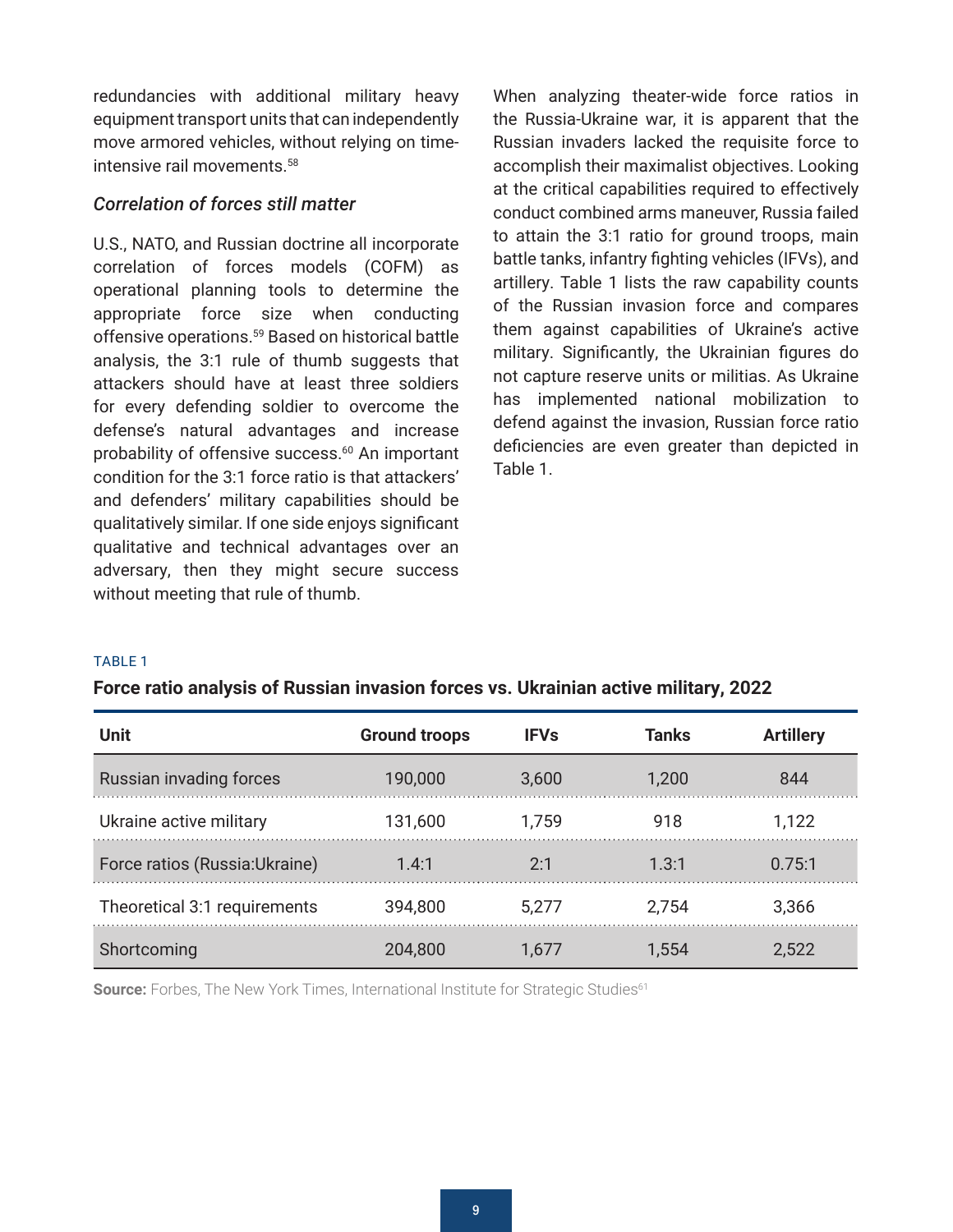<span id="page-9-0"></span>While the Russian army did not adhere to the 3:1 rule of thumb when structuring its invasion force, this does not necessarily indicate that it does not consider force ratios, or that COFMs are irrelevant. Instead, it is likely that Russian political leaders badly underestimated Ukrainian resolve and political cohesiveness. Beyond these faulty strategic assumptions, it is also likely that Russian military planners incorrectly assumed that Ukrainian forces were qualitatively inferior and lacked the capability to exercise command and control of such a large operation. As Russian forces mass in eastern Ukraine, beginning the war's next phase, the Russian military is deliberately trying to build sufficient combat power against the defending Ukrainian Joint Forces Operation, reflecting Russian adaptation to earlier failings.<sup>62</sup> Their new effort may prove successful if they mass all available combat power. However, the success of Russia's eastern campaign is anything but certain. Though units have been repositioned in the east, the short time between the initial phase of the Russian invasion and the new offensive likely did not leave enough time for the Russians to effectively reconstitute units bloodied in earlier combat. Consequently, time will tell what the future holds in the east.

From NATO's perspective, correlation of forces still matters for NATO's efforts to strengthen conventional deterrence against future Russian aggression. In earlier work, we analyzed significant force ratio deficiencies against NATO ground forces in the Baltics and Poland.<sup>[63](#page-18-0)</sup> Confirming other assessments, we find that NATO's standing forces in the Baltics lack the capability to successfully defend the Baltics (and thus deter) a Russian invasion.[64](#page-18-0) Alarmingly, NATO's degraded structural and operational readiness (especially amongst its conventional armored and mechanized forces) means that NATO would struggle to rapidly reinforce the Baltics to attain favorable defensive force ratios, if a Russian mobilization were identified.<sup>[65](#page-19-0)</sup> This problem is further exacerbated by NATO's aforementioned military readiness and mobility challenges. As NATO's current conventional deterrence posture is based around a "deterrence by rapid reinforcement" framework, NATO's inability to rapidly reinforce its eastern flank poses a major security vulnerability that should be urgently addressed.<sup>[66](#page-19-0)</sup> While the Russian military lacks the capacity to credibly threaten the Baltics in the short term while it is consumed with Ukraine, this war will eventually end, and Russian-NATO tensions will remain high for the indefinite future. It behooves NATO to implement policy reforms aimed at strengthening its conventional deterrence posture and bolstering its eastern flank.

#### *Command and control remains critical*

Russian command and control (C2) challenges underpin each of the aforementioned tactical and operational issues. The initial invasion's planning and execution was hindered by Moscow's failure to establish an overarching theater command structure, with disparate Russian military districts and commands operating together without an established chain of command for the newly assembled invading force.<sup>[67](#page-19-0)</sup> While Putin's recent appointment of General Dvornikov may partially resolve these issues, it is still unclear if there is a true joint forces commander who has the ability to synchronize Russian action across domains.<sup>[68](#page-19-0)</sup> Beyond command relationships, undisciplined Russian transmissions on unsecured lines point to further weaknesses with Russian military's communications infrastructure, and highlight the apparent shortages or poor training with secured communications.<sup>69</sup> Beyond these operational and equipment C2 issues, the Russian army's overreliance on officers and weak non-commissioned officer corps has similarly exposed issues with tactical-level C2.[70](#page-19-0) Largescale combat operations require disciplined, well-trained tactical leaders who can operate in a dispersed environment, without explicit guidance from their chain of command. Ukrainians have adeptly targeted Russian generals, command posts, and lower-ranking officers to sow chaos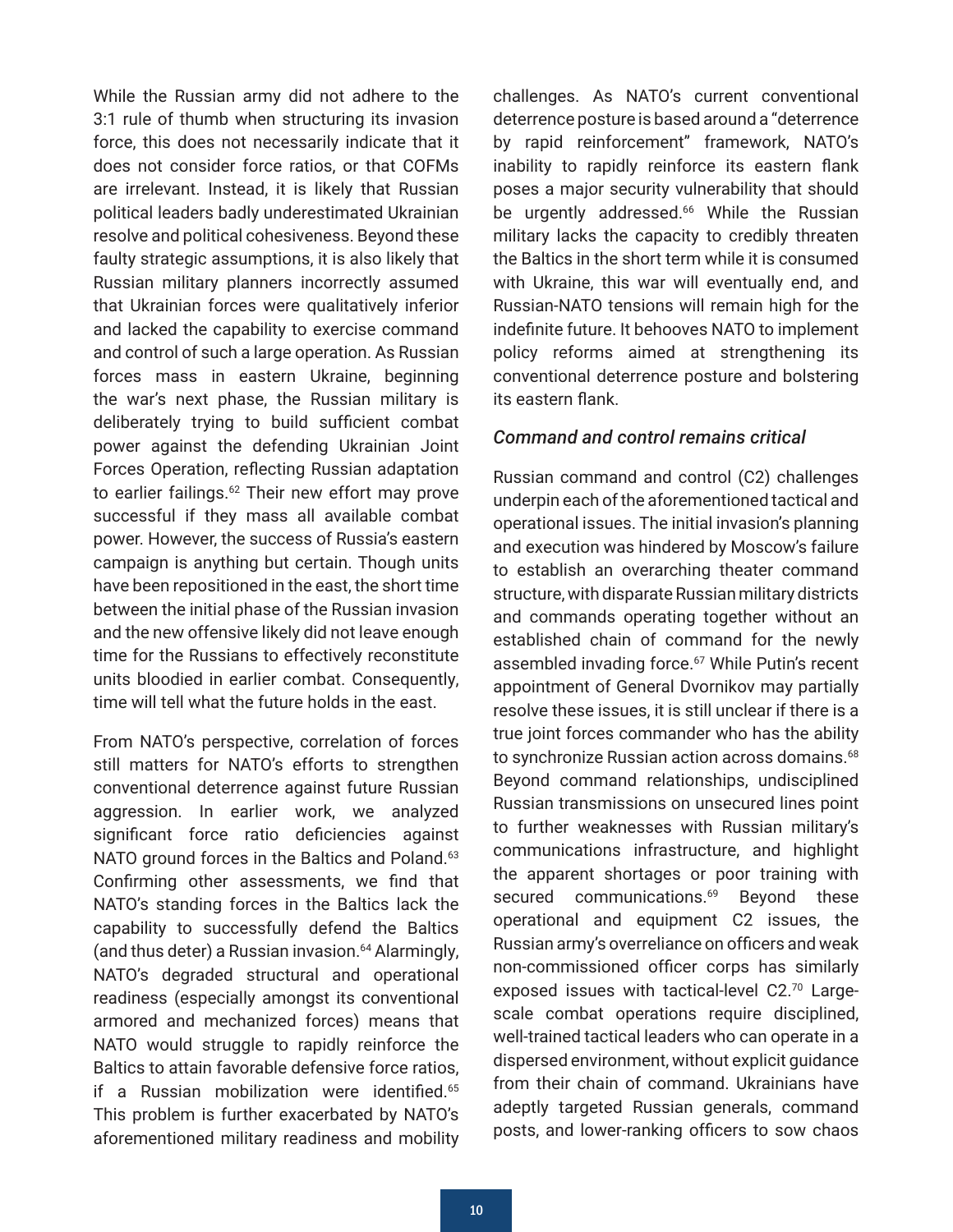<span id="page-10-0"></span>at tactical echelons.[71](#page-19-0) Given the Russian army's weak non-commissioned officer corps, and overreliance on officers, Ukrainian targeting efforts underscore the importance of competent junior and non-commissioned officers who can operate in disbursed conditions while adhering to commander's intent.

While C2 for one state with one predominate language is difficult enough, C2 for NATO's 30 member states, speaking a multitude of different languages and operating with a host of unique C2 equipment, represents a major challenge.<sup>[72](#page-19-0)</sup> While the alliance benefits from over 70 years of collaboration, NATO's militaries' unique communications and encryption capabilities create significant challenges in establishing reliable, multilateral tactical networks. Beyond these technical issues, NATO's streamlined decision making is inherently complicated with 30 distinct national governments, and operational command structures can be reformed to enable rapid decisionmaking needed to prevail in a crisis contingency[.73](#page-19-0) NATO should take heed of Russia's ongoing C2 challenges and ensure that interoperable, secure communications are available throughout the alliance and that such systems are refined through use during major exercises.

# **CONCLUSIONS CHINA MAY DERIVE**

While Russia and NATO both have much to learn from operations in Ukraine to-date, there are several conclusions China may derive that are applicable to a Taiwan scenario. The first, based off statements by President Joe Biden about not committing troops to fight in Ukraine,<sup>74</sup> is that China may perceive the West will take a similar approach with Taiwan. The Taiwan Relations Act purposefully creates some "strategic ambiguity" about a U.S. response to a Chinese assault on Taiwan.[75](#page-19-0) While there is some utility in the ambiguity, when combined with precedence from Ukraine, the Chinese could potentially perceive the U.S. will avoid direct military confrontation were they to attack Taiwan. Admittedly, Taiwan is not a direct comparison to Ukraine geographically or politically and a Chinese attack on Taiwan would obviously be different due to the need for a large-scale amphibious assault to take the island[.76](#page-20-0) However, the basic premise remains valid, and the potential Chinese perception must be accounted for.

Second, China must be drawing conclusions from the heavy use of sanctions on Russia as they continue their offensive. As previously highlighted, the unprecedented sanctions regime has remained cohesive to-date and will have significant impacts on the U.S. and global economy moving forward. Given the example of Ukraine, it is reasonable for the Chinese to assume the U.S. would be willing to impose crippling sanctions in a Taiwan scenario even if it would negatively impact the U.S. and the world economically. Such willingness to use sanctions must be considered by the Chinese. However, due to major differences between the size and nature of the Russian economy versus the Chinese, the U.S. and its partners would need to develop a more comprehensive method for waging long-term economic warfare.

The Chinese, like the rest of the world, have observed the initial Russian operations in Ukraine and are analyzing Russia's actions to see what does and does not work.

Third, the Chinese, like the rest of the world, have observed the initial Russian operations in Ukraine and are analyzing Russia's actions to see what does and does not work. Similar to Russia's pre-war objectives for Ukraine, China would hope to affect a rapid takeover of Taiwan, decapitating Taipei's political leadership to ensure disorganization at the tactical and operational level. The Russians failure to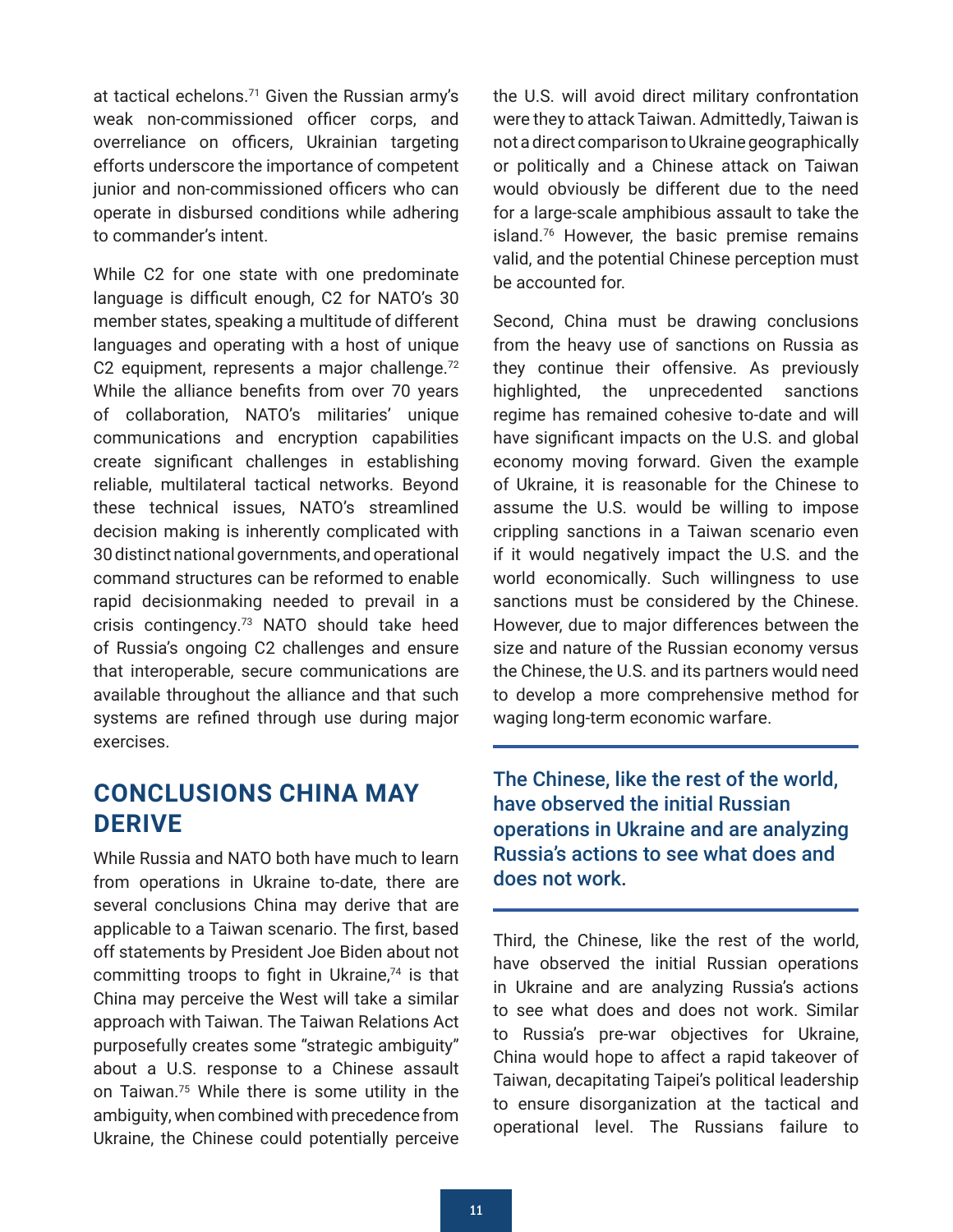<span id="page-11-0"></span>use its overwhelming advantage in the air to destroy the Ukrainian air force and knock out command and control, inexplicably attacking along multiple fronts, and ineffectual application of its vast arsenal of cyber tools are amongst the many lessons learned from the opening days of Russia's invasion. $77$  These are some of the many takeaways the Chinese will glean, with potentially devastating consequences for Taiwan. They suggest China, unlike Russia, would apply massive firepower in the initial stages of an invasion targeting air defense, command and control, and infrastructure to set the conditions for an invasion. Once complete, China would likely attempt a large-scale air and amphibious operation to overwhelm the Taiwanese military with mass. If a Chinese fait accompli is possible before the West can mount an effective response, then this increases the odds of their invasion's strategic success[.78](#page-20-0) This does not assume a Chinese invasion would necessarily be successful or easy for the reasons detailed below, but it is likely the Chinese would avoid making the same mistakes so painfully learned by the Russians.

Fourth, while the Chinese may believe the U.S. will not intervene militarily, the vast array of Russian missteps may make the Chinese hesitant to attempt a large amphibious assault for three reasons. One, the Ukrainians have demonstrated how vulnerable surface combatants are to artillery or anti-ship missiles. The successful sinking of the Orsk in the Sea of Azov port of Berdyansk on March 2[479](#page-20-0) and the Moskva in the Black Sea on April 14 are illustrative of how costly an amphibious assault could be[.80](#page-20-0) Unlike Ukraine, Taiwan has an extensive inventory of advanced anti-ship missiles, aircraft, and land-based rocket and tube artillery. The past three U.S. administrations have provided over \$39 billion in military sales to Taiwan including hundreds of Harpoon anti-ship missile systems, torpedoes, Paladin artillery systems, HIMARs rocket launchers, F-16s fighters, AH-64 attack helicopters, and advanced early warning radars.<sup>[81](#page-20-0)</sup> With such an extensive arsenal, it is reasonable to assume Taiwan would have even greater success in damaging or destroying a seaborne Chinese invasion force. Two, the Ukrainians have successfully defended their airspace with a combination of portable short-range missiles and legacy Soviet S-300s.<sup>82</sup> As with the anti-ship capability, Taiwan enjoys a considerable anti-air and missile advantage over Ukraine including radars and Patriot missile batteries.<sup>83</sup> Therefore, a reasonable assumption the Chinese may derive is they'd be more challenged in the air than they previously expected. Three is casualties. As previously highlighted, the Russians have taken up to 20,000 killed and two three times that number wounded during their eight weeks in combat. While the Chinese have the largest military in the world with roughly two million active service members, $84$  one of the lasting effects of the one child policy is the limited available pool of manpower.<sup>85</sup> China could struggle to reconstitute its force in a high-casualty scenario. Based on the Russian experience, the Chinese may then be more hesitant to attempt a Taiwan invasion.

# **LIVING WITH A RUSSIAN THREAT**

This war has made evident the enduring threat that a Putin-led Russia poses to European and international security.<sup>86</sup> Widespread Russian support for Putin suggests Moscow will remain a threat for the indefinite future.<sup>87</sup> It is imprudent to assume that the Russian military lacks the capability and competence to conventionally harm NATO, based on its early missteps in its ongoing invasion. Rather, recent indicators suggest that the Russian military is learning and adapting, as is evident from Russia's improved forces ratios against the Ukrainian Joint Forces Operation, local air superiority in the east, refined command structure, and improved combined arms maneuver. Further, though Russia's combat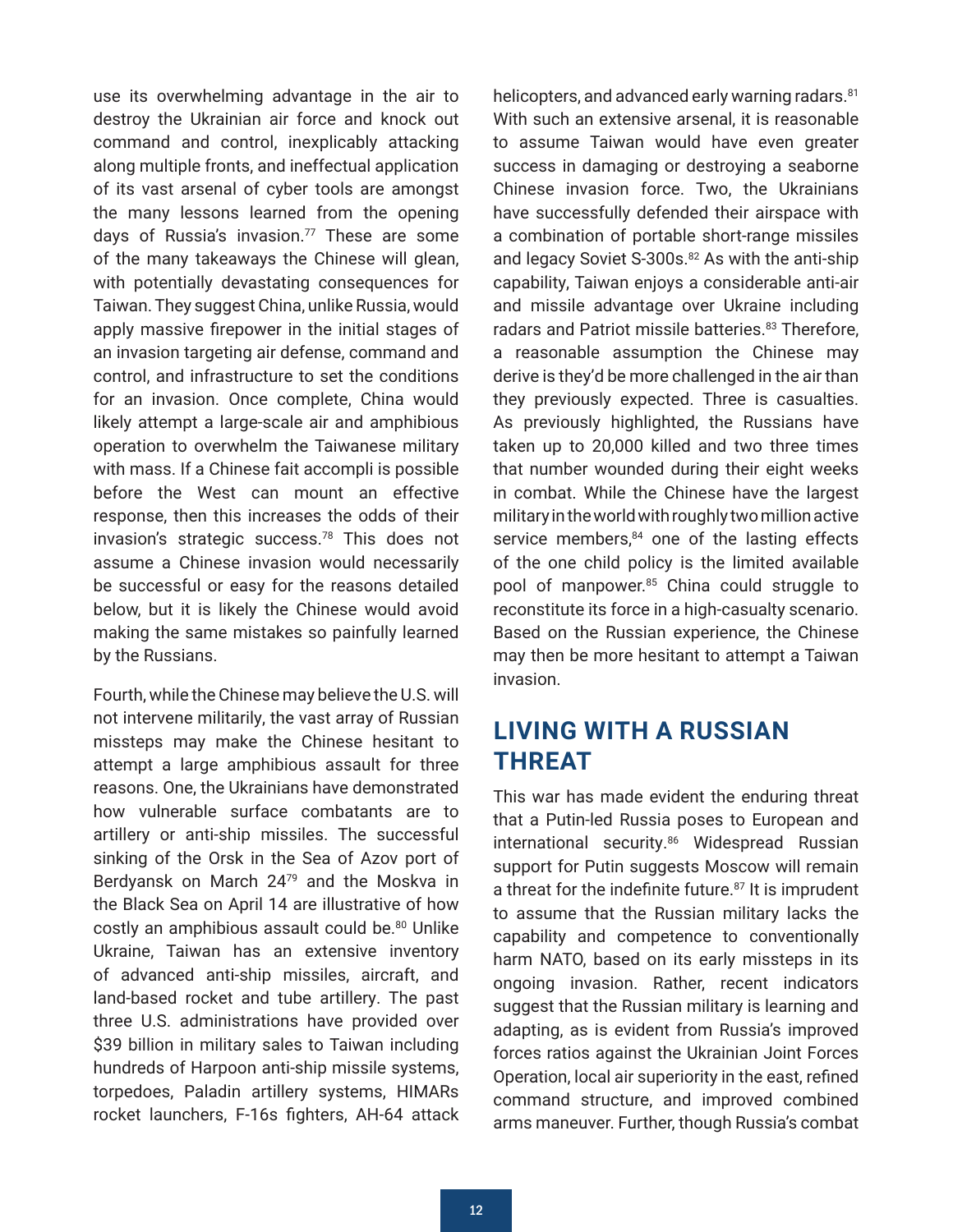<span id="page-12-0"></span>power may be degraded in the short term, Moscow will deliberately attempt to reconstitute its military power in the long term.

As NATO considers further expansion, with Finland and Sweden likely to apply for membership in the near future, it is highly probable that Putin will continue using the Russian military as a coercive tool against NATO allies[.88](#page-20-0) While it is too soon to predict the war's final outcome or when Russian forces will return to pre-war levels in its Western Military District, it is clear Russia-NATO tensions will remain high and that the Russian military will continue to threaten NATO for the foreseeable future. Therefore, just as Russia learns and adapts, all NATO members states need to act now to strengthen the alliance's conventional deterrence posture and ensure collective security.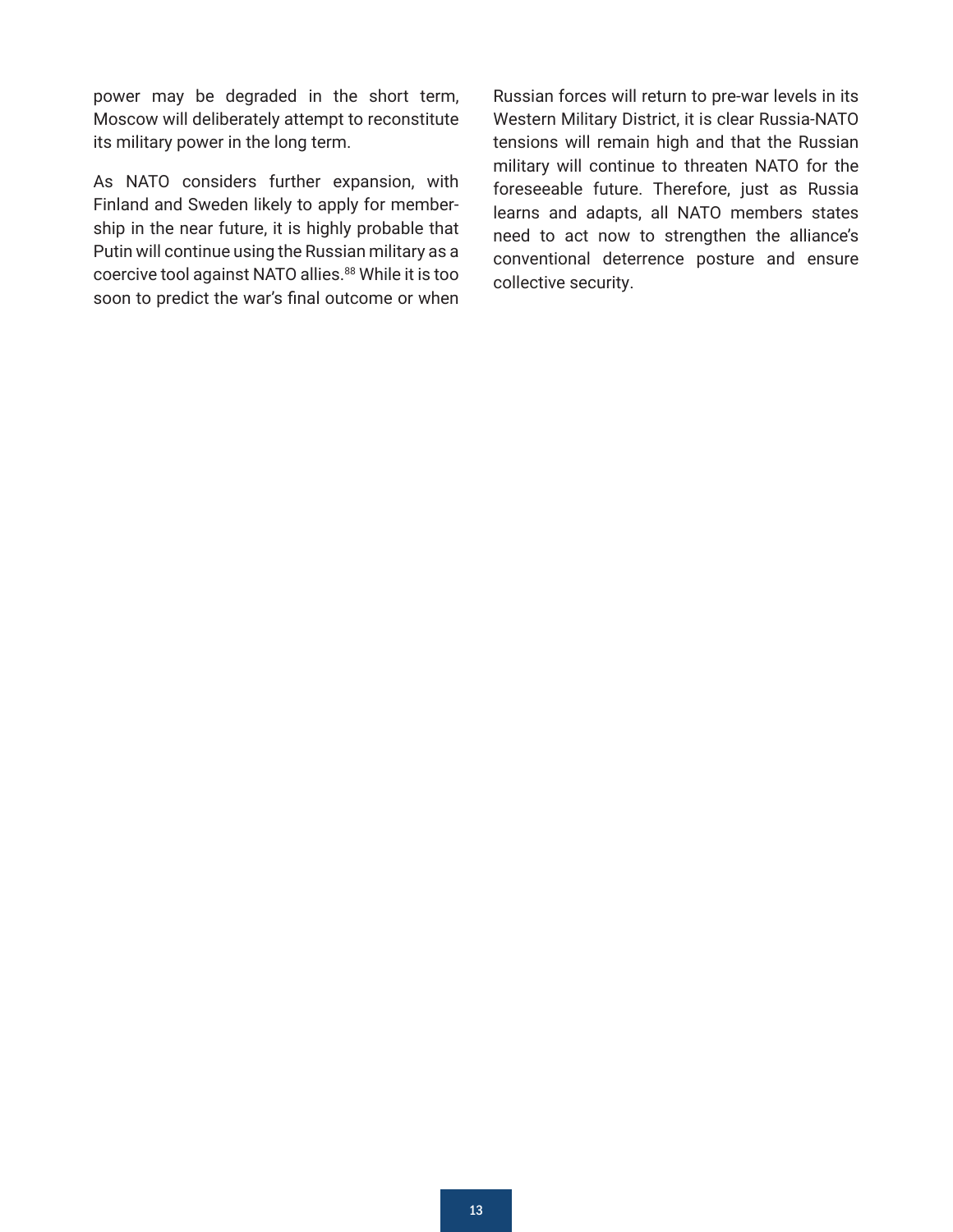# <span id="page-13-0"></span>**REFERENCES**

[1](#page-1-0) Derek Saul, "Over 3,000 Civilians Killed in Ukraine Since Russia Invaded, U.N. Says," *Forbes*, May 2, 2022, [https://www.forbes.com/sites/dereksaul/2022/05/02/over-3000-civilians-killed-in-ukraine](https://www.forbes.com/sites/dereksaul/2022/05/02/over-3000-civilians-killed-in-ukraine-since-russia-invaded-un-says/?sh=21b29907649e)[since-russia-invaded-un-says/?sh=21b29907649e](https://www.forbes.com/sites/dereksaul/2022/05/02/over-3000-civilians-killed-in-ukraine-since-russia-invaded-un-says/?sh=21b29907649e).

[2](#page-1-0) Samantha Subin, "Zelenskyy appeals for 'stronger, more destructive' sanctions, says up to 3,000 Ukrainian soldiers are dead," CNBC, April 16, 2022, [https://www.cnbc.com/2022/04/15/russia](https://www.cnbc.com/2022/04/15/russia-ukraine-live-updates.html)[ukraine-live-updates.html.](https://www.cnbc.com/2022/04/15/russia-ukraine-live-updates.html)

[3](#page-1-0) Derek Saul, "Russia-Ukraine War's Mounting Death Toll: Latest Estimates Suggest Russian Troops Have Been Hit Harder," *Forbes*, April 26, 2022, [https://www.forbes.com/sites/dereksaul/2022/04/26/](https://www.forbes.com/sites/dereksaul/2022/04/26/russia-ukraine-wars-mounting-death-toll-latest-estimates-suggest-russian-troops-have-been-hit-harder/?sh=14b742945495) [russia-ukraine-wars-mounting-death-toll-latest-estimates-suggest-russian-troops-have-been-hit](https://www.forbes.com/sites/dereksaul/2022/04/26/russia-ukraine-wars-mounting-death-toll-latest-estimates-suggest-russian-troops-have-been-hit-harder/?sh=14b742945495)[harder/?sh=14b742945495](https://www.forbes.com/sites/dereksaul/2022/04/26/russia-ukraine-wars-mounting-death-toll-latest-estimates-suggest-russian-troops-have-been-hit-harder/?sh=14b742945495).

[4](#page-1-0) Yurus Karmanau and Adam Schreck, "Putin vows to press invasion until Russia's goals are met," The Associated Press, April 12, 2022, [https://apnews.com/article/russia-ukraine-kyiv-ap-top-news](https://apnews.com/article/russia-ukraine-kyiv-ap-top-news-europe-7d747ae240e9abbfb1951fd4ad27882a)[europe-7d747ae240e9abbfb1951fd4ad27882a](https://apnews.com/article/russia-ukraine-kyiv-ap-top-news-europe-7d747ae240e9abbfb1951fd4ad27882a).

[5](#page-1-0) Gustav Gressel, "Combined farces: Russia's early military failures in Ukraine," European Council on Foreign Relations, March 15, 2022, [https://ecfr.eu/article/combined-farces-russias-early-military](https://ecfr.eu/article/combined-farces-russias-early-military-failures-in-ukraine/)[failures-in-ukraine/](https://ecfr.eu/article/combined-farces-russias-early-military-failures-in-ukraine/).

[6](#page-1-0) Maureen Breslin, "Top US general says he expects Russia, Ukraine conflict to be 'measured in years," The Hill, April 6, 2022, [https://thehill.com/news/3260171-top-us-general-says-he-expects](https://thehill.com/news/3260171-top-us-general-says-he-expects-russia-ukraine-conflict-to-be-measured-in-years/)[russia-ukraine-conflict-to-be-measured-in-years/](https://thehill.com/news/3260171-top-us-general-says-he-expects-russia-ukraine-conflict-to-be-measured-in-years/).

[7](#page-2-0) Ryan Hass, "Learning the right lessons from Ukraine for Taiwan," *Taipei Times*, February 21, 2022, <https://www.taipeitimes.com/News/editorials/archives/2022/02/21/2003773467>.

[8](#page-2-0) Phillips Payson O'Brien "How the West Got Russia's Military So, So Wrong," *The Atlantic*, March 31, 2022, [https://www.theatlantic.com/ideas/archive/2022/03/russia-ukraine-invasion-military](https://www.theatlantic.com/ideas/archive/2022/03/russia-ukraine-invasion-military-predictions/629418/)[predictions/629418/](https://www.theatlantic.com/ideas/archive/2022/03/russia-ukraine-invasion-military-predictions/629418/); Isaac Chotiner, "Why John Mearsheimer Blames the U.S. for the Crisis in Ukraine," *The New Yorker*, March 1, 2022, [https://www.newyorker.com/news/q-and-a/why-john](https://www.newyorker.com/news/q-and-a/why-john-mearsheimer-blames-the-us-for-the-crisis-in-ukraine)[mearsheimer-blames-the-us-for-the-crisis-in-ukraine](https://www.newyorker.com/news/q-and-a/why-john-mearsheimer-blames-the-us-for-the-crisis-in-ukraine); Stephen M. Walt, "Putin's Ukraine War Doesn't Change Everything," *Foreign Policy*, April 13, 2022, [https://foreignpolicy.com/2022/04/13/ukraine](https://foreignpolicy.com/2022/04/13/ukraine-war-realism-great-powers-unipolarity/)[war-realism-great-powers-unipolarity/](https://foreignpolicy.com/2022/04/13/ukraine-war-realism-great-powers-unipolarity/).

[9](#page-2-0) Jeffrey Edmonds, "Start with the political: Explaining Russia's bungled invasion of Ukraine," War on the Rocks, April 28, 2022, [https://warontherocks.com/2022/04/start-with-the-political-explaining](https://warontherocks.com/2022/04/start-with-the-political-explaining-russias-bungled-invasion-of-ukraine/)[russias-bungled-invasion-of-ukraine/.](https://warontherocks.com/2022/04/start-with-the-political-explaining-russias-bungled-invasion-of-ukraine/)

[10](#page-2-0) "Largest armies in the world ranked by active military personnel in 2022," Statista, [https://www.](https://www.statista.com/statistics/264443/the-worlds-largest-armies-based-on-active-force-level/) [statista.com/statistics/264443/the-worlds-largest-armies-based-on-active-force-level/](https://www.statista.com/statistics/264443/the-worlds-largest-armies-based-on-active-force-level/).

[11](#page-2-0) Karoun Demirjian and Rachel Pannett, "Russia learns from failure to take Kyiv as new offensive begins, U.S. says," *The Washington Post*, April 19, 2022, [https://www.washingtonpost.com/](https://www.washingtonpost.com/world/2022/04/19/russia-invasion-eastern-ukraine-donbas-war/) [world/2022/04/19/russia-invasion-eastern-ukraine-donbas-war/](https://www.washingtonpost.com/world/2022/04/19/russia-invasion-eastern-ukraine-donbas-war/); Thomas Gibbons-Neff and Michael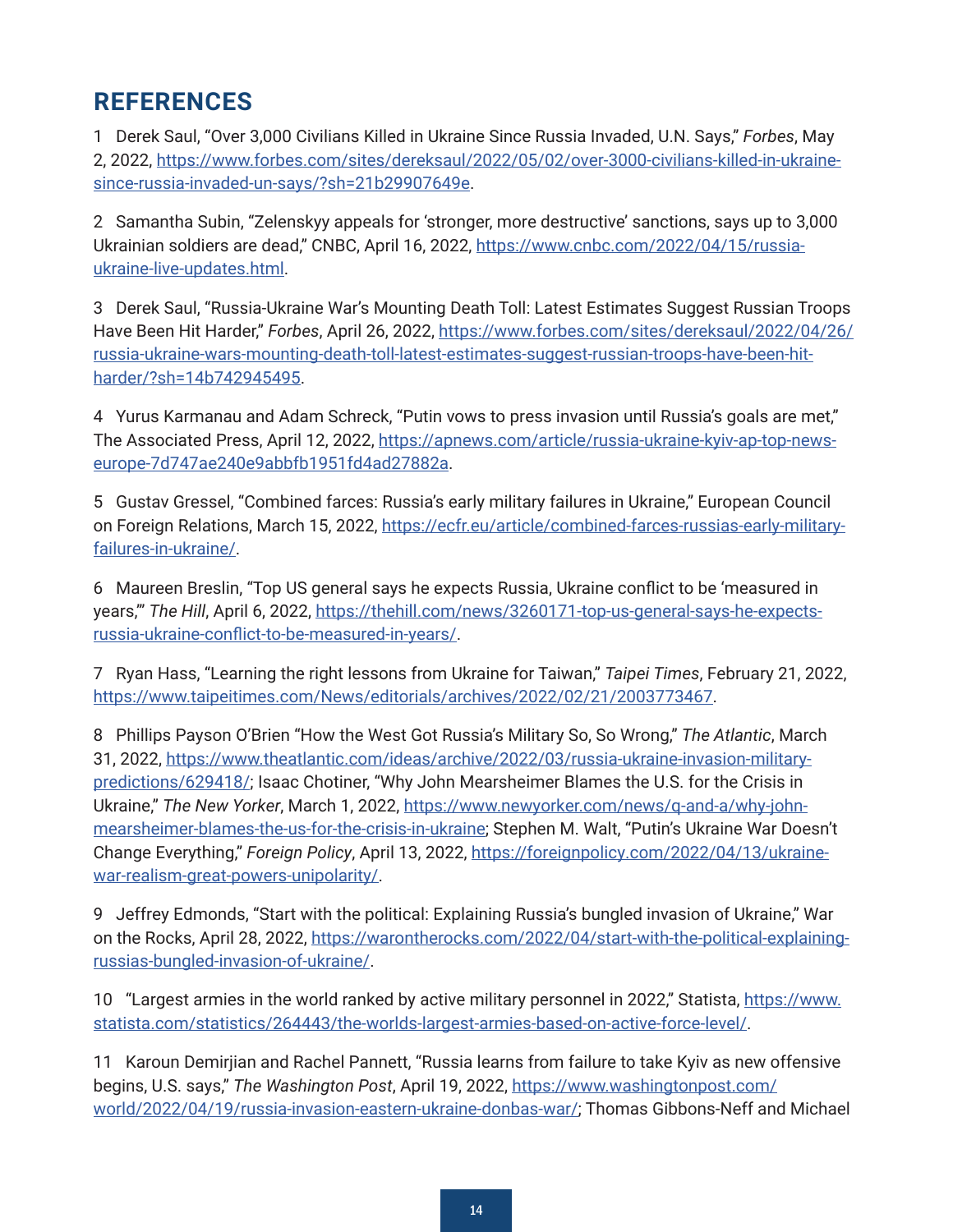<span id="page-14-0"></span>Schwirtz, "Russia's Thrust in Eastern Ukraine Combines Firepower and New Caution," *The New York Times*, April 19, 2022, [https://www.nytimes.com/2022/04/19/world/europe/russia-ukraine-donbas](https://www.nytimes.com/2022/04/19/world/europe/russia-ukraine-donbas-strategy.html)[strategy.html](https://www.nytimes.com/2022/04/19/world/europe/russia-ukraine-donbas-strategy.html).

[12](#page-2-0) Miriam Berger and Bryan Pietsch, "What to know about Russia's new top commander in Ukraine," *The Washington Post*, April 10, 2022, [https://www.washingtonpost.com/world/2022/04/10/russia](https://www.washingtonpost.com/world/2022/04/10/russia-general-alexander-dvornikov-ukraine-commander/)[general-alexander-dvornikov-ukraine-commander/](https://www.washingtonpost.com/world/2022/04/10/russia-general-alexander-dvornikov-ukraine-commander/).

[13](#page-3-0) Katharina Buchholz, "Where Military Aid to Ukraine Comes From," Statista, April 21, 2022, [https://](https://statista.com/chart/amp/27278/military-aid-to-ukraine-by-country/) [statista.com/chart/amp/27278/military-aid-to-ukraine-by-country/](https://statista.com/chart/amp/27278/military-aid-to-ukraine-by-country/); Patricia Zengerle, "U.S. Congress revives World War Two-era 'Lend-Lease' program for Ukraine," Reuters, April 28, 2022, [https://www.](https://www.reuters.com/world/us-congress-revives-world-war-two-era-lend-lease-program-ukraine-2022-04-28/) [reuters.com/world/us-congress-revives-world-war-two-era-lend-lease-program-ukraine-2022-04-28/](https://www.reuters.com/world/us-congress-revives-world-war-two-era-lend-lease-program-ukraine-2022-04-28/).

[14](#page-3-0) Michael Wilner, "Florida National Guard unit preps Ukraine's 'tough and skilled hombres' for Russian attack," *Stars and Stripes*, February 10, 2022, [https://www.stripes.com/branches/army/2022-](https://www.stripes.com/branches/army/2022-02-10/florida-national-guard-task-force-gator-ukraine-training-russia-4937373.html) [02-10/florida-national-guard-task-force-gator-ukraine-training-russia-4937373.html](https://www.stripes.com/branches/army/2022-02-10/florida-national-guard-task-force-gator-ukraine-training-russia-4937373.html).

[15](#page-3-0) Cory Welt, "Russia's Invasion of Ukraine: Overview of U.S. and International Sanctions and Other Responses," (Washington, DC: Congressional Research Service, March 18, 2022), [https://crsreports.](https://crsreports.congress.gov/product/pdf/IN/IN11869) [congress.gov/product/pdf/IN/IN11869](https://crsreports.congress.gov/product/pdf/IN/IN11869).

[16](#page-3-0) Julia Horowitz, "IMF: Russia's War in Ukraine will 'severely' set back global economy," CNN, April 19, 2022, <https://www.cnn.com/2022/04/19/investing/imf-economic-outlook/index.html>.

[17](#page-3-0) Lucy Williamson, "France election: Marine Le Pen concedes election but still counts a win," BBC News, April 25, 2022, <https://www.bbc.com/news/world-europe-61218171>; Rick Noack, "French presidential candidate calls for NATO to reconcile with Russia," *The Washington Post*, April 14, 2022, <https://www.washingtonpost.com/world/2022/04/14/le-pen-nato-russia-france-rapprochement/>.

[18](#page-3-0) Hugo Meijer and Stephen G. Brooks, "Illusions of Autonomy: Why Europe Cannot Provide for Its Security If the United States Pulls Back," *International Security* 45, no. 4 (Spring 2021): 7-43, [https://](https://direct.mit.edu/isec/article/45/4/7/100571/Illusions-ofAutonomy-Why-Europe-Cannot-Provide) [direct.mit.edu/isec/article/45/4/7/100571/Illusions-ofAutonomy-Why-Europe-Cannot-Provide.](https://direct.mit.edu/isec/article/45/4/7/100571/Illusions-ofAutonomy-Why-Europe-Cannot-Provide)

[19](#page-4-0) "FM 3-0: Operations," (Washington, DC: Headquarters, U.S. Department of the Army, October 2017), [https://armypubs.army.mil/epubs/DR\\_pubs/DR\\_a/pdf/web/ARN6687\\_FM%203-0%20C1%20](https://armypubs.army.mil/epubs/DR_pubs/DR_a/pdf/web/ARN6687_FM%203-0%20C1%20Inc%20FINAL%20WEB.pdf) [Inc%20FINAL%20WEB.pdf](https://armypubs.army.mil/epubs/DR_pubs/DR_a/pdf/web/ARN6687_FM%203-0%20C1%20Inc%20FINAL%20WEB.pdf); "Russia Military Power: Building a Military to Support Great Power Aspirations" (Washington, DC: U.S. Defense Intelligence Agency, 2017), 51-54, [https://www.dia.mil/](https://www.dia.mil/Portals/110/Images/News/Military_Powers_Publications/Russia_Military_Power_Report_2017.pdf) [Portals/110/Images/News/Military\\_Powers\\_Publications/Russia\\_Military\\_Power\\_Report\\_2017.pdf;](https://www.dia.mil/Portals/110/Images/News/Military_Powers_Publications/Russia_Military_Power_Report_2017.pdf) "Allied Joint Publication 3.2, edition B, version 1, Allied Joint Doctrine for Land Operations," (Brussels: North Atlantic Treaty Organization, February 2022), [https://assets.publishing.service.gov.uk/](https://assets.publishing.service.gov.uk/government/uploads/system/uploads/attachment_data/file/1061959/AJP_3.2_Land_Operations_EdB_V1.pdf) [government/uploads/system/uploads/attachment\\_data/file/1061959/AJP\\_3.2\\_Land\\_Operations\\_](https://assets.publishing.service.gov.uk/government/uploads/system/uploads/attachment_data/file/1061959/AJP_3.2_Land_Operations_EdB_V1.pdf) [EdB\\_V1.pdf](https://assets.publishing.service.gov.uk/government/uploads/system/uploads/attachment_data/file/1061959/AJP_3.2_Land_Operations_EdB_V1.pdf).

[20](#page-4-0) Richard Betts, *Military Readiness: Concepts, Choices, Consequences* (Washington, DC: Brookings Institution Press, 1995), 43.

[21](#page-4-0) Ibid., 49-43.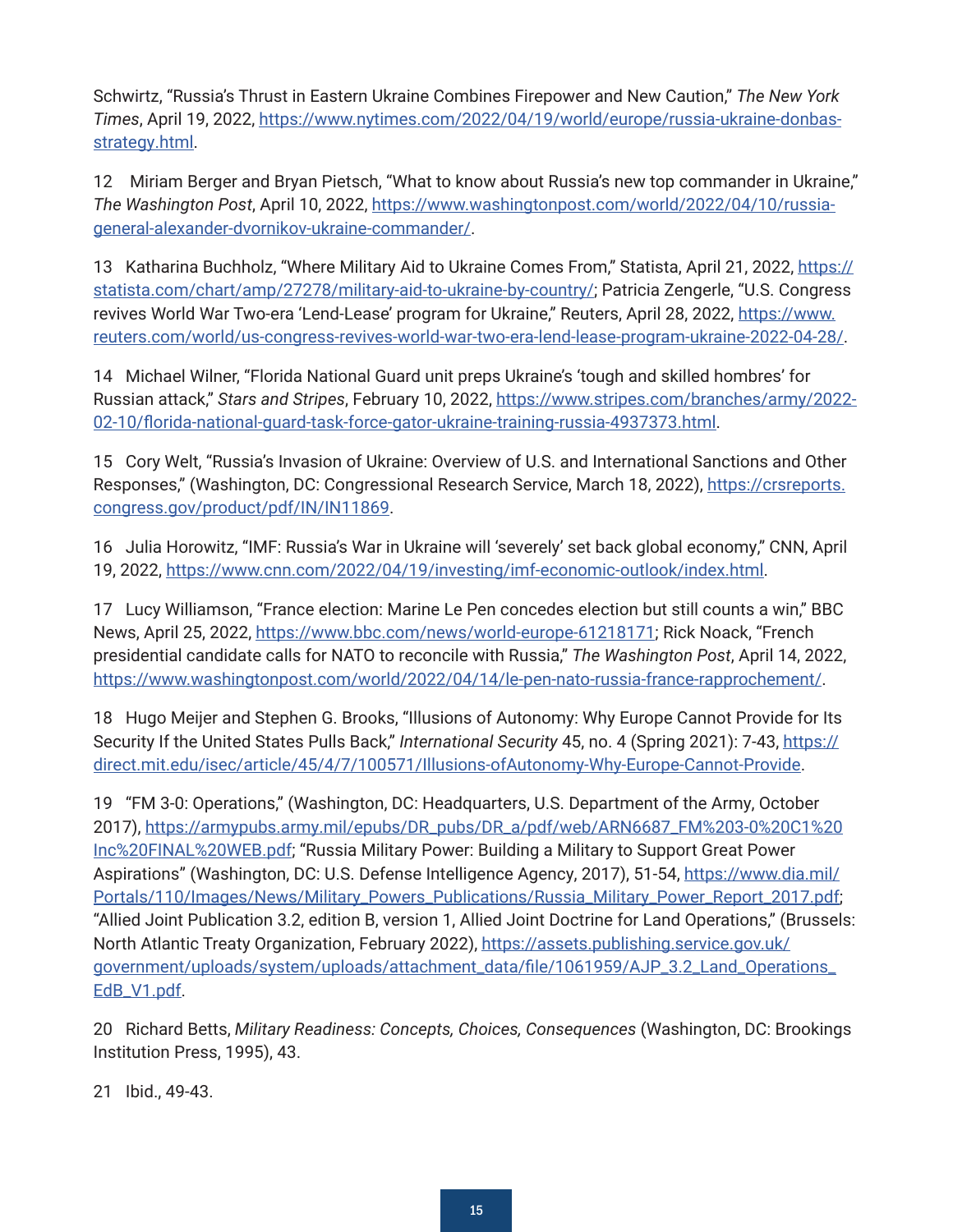<span id="page-15-0"></span>[22](#page-4-0) Bonnie Berkowitz and Artur Galocha, "Why the Russian military is bogged down by logistics in Ukraine," *The Washington Post*, March 30, 2022, [https://www.washingtonpost.com/](https://www.washingtonpost.com/world/2022/03/30/russia-military-logistics-supply-chain/) [world/2022/03/30/russia-military-logistics-supply-chain/.](https://www.washingtonpost.com/world/2022/03/30/russia-military-logistics-supply-chain/)

[23](#page-4-0) Lester W. Grau and Charles K. Bartles, "Getting to Know the Russian Battalion Tactical Group," Royal United Services Institute, April 14, 2022, [https://rusi.org/explore-our-research/publications/](https://rusi.org/explore-our-research/publications/commentary/getting-know-russian-battalion-tactical-group) [commentary/getting-know-russian-battalion-tactical-group](https://rusi.org/explore-our-research/publications/commentary/getting-know-russian-battalion-tactical-group); "Ukraine Conflict: Why is Russia losing so many tanks?" BBC News, April 11, 2022, <https://www.bbc.com/news/world-61021388>.

[24](#page-4-0) Kateryna Stepanenko, Frederick W. Kagan, and Brian Babcock-Lumish, "Explainer on Russian Conscription, Reserve, and Mobilization," Institute for the Study of War, March 5, 2022, [https://www.](https://www.understandingwar.org/backgrounder/explainer-russian-conscription-reserve-and-mobilization) [understandingwar.org/backgrounder/explainer-russian-conscription-reserve-and-mobilization](https://www.understandingwar.org/backgrounder/explainer-russian-conscription-reserve-and-mobilization).

[25](#page-4-0) "Conscripts sent to fight by pro-Russia Donbas get little training, old rifles, poor supplies," Reuters, April 4, 2022, [https://www.reuters.com/world/conscripts-sent-fight-by-pro-russia-donbas](https://www.reuters.com/world/conscripts-sent-fight-by-pro-russia-donbas-get-little-training-old-rifles-poor-2022-04-04/)[get-little-training-old-rifles-poor-2022-04-04/](https://www.reuters.com/world/conscripts-sent-fight-by-pro-russia-donbas-get-little-training-old-rifles-poor-2022-04-04/); Robert Burns, "Russia's failure to take down Kyiv was a defeat for the ages," The Associated Press, April 7, 2022, [https://apnews.com/article/russia-ukraine](https://apnews.com/article/russia-ukraine-war-battle-for-kyiv-dc559574ce9f6683668fa221af2d5340)[war-battle-for-kyiv-dc559574ce9f6683668fa221af2d5340.](https://apnews.com/article/russia-ukraine-war-battle-for-kyiv-dc559574ce9f6683668fa221af2d5340)

[26](#page-5-0) Dan Sabbagh, "Harsh conditions mean Russian troops near Ukraine will need to be moved soon," *The Guardian*, February 23, 2022, [https://www.theguardian.com/world/2022/feb/23/harsh](https://www.theguardian.com/world/2022/feb/23/harsh-conditions-mean-russian-troops-near-ukraine-will-need-to-be-moved-soon)[conditions-mean-russian-troops-near-ukraine-will-need-to-be-moved-soon](https://www.theguardian.com/world/2022/feb/23/harsh-conditions-mean-russian-troops-near-ukraine-will-need-to-be-moved-soon); Siobhán O'Grady and Karoun Demirjian, "Seemingly stuck Russian convoy hides mysteries," *The Washington Post*, March 7, 2022, <https://www.washingtonpost.com/national-security/2022/03/07/russian-convoy-ukraine/>.

[27](#page-5-0) "U.S. Treasury Sanctions Russia's Defense-Industrial Base, the Russian Duma and Its Members, and Sberbank CEO" U.S. Treasury Department, March 24, 2022, [https://home.treasury.gov/news/](https://home.treasury.gov/news/press-releases/jy0677) [press-releases/jy0677](https://home.treasury.gov/news/press-releases/jy0677).

[28](#page-5-0) Daniel Michaels and Matthew Luxmoore, "Russian Military's Next Front Line: Replacing Battlefield Equipment Destroyed in Ukraine," The Wall Street Journal, April 25, 2022, [https://www.](https://www.wsj.com/articles/russian-militarys-next-front-line-replacing-battlefield-equipment-destroyed-in-ukraine-11650879002) [wsj.com/articles/russian-militarys-next-front-line-replacing-battlefield-equipment-destroyed-in](https://www.wsj.com/articles/russian-militarys-next-front-line-replacing-battlefield-equipment-destroyed-in-ukraine-11650879002)[ukraine-11650879002.](https://www.wsj.com/articles/russian-militarys-next-front-line-replacing-battlefield-equipment-destroyed-in-ukraine-11650879002)

[29](#page-5-0) Kateryna Stepanenko, Frederick W. Kagan, and Brian Babcock-Lumish, "Explainer on Russian Conscription, Reserve, and Mobilization."

[30](#page-5-0) Karoun Demirjian and Rachel Pannett, "Russia learns from failure to take Kyiv as new offensive begins, U.S. says."

[31](#page-5-0) John B. Gilliam and Ryan C. Van Wie, "Feasible US steps to strengthen NATO deterrence in the Baltics and Poland," (Washington, DC: The Brookings Institution, March 15, 2022), [https://www.](https://www.brookings.edu/research/feasible-us-steps-to-strengthen-nato-deterrence-in-the-baltics-and-poland/) [brookings.edu/research/feasible-us-steps-to-strengthen-nato-deterrence-in-the-baltics-and-poland/](https://www.brookings.edu/research/feasible-us-steps-to-strengthen-nato-deterrence-in-the-baltics-and-poland/); Ryan C. Van Wie, "Bring the Tanks Back: It is Time to Put a U.S. Armored Brigade in Germany," War on the Rocks, November 6, 2018, [https://warontherocks.com/2018/11/bring-the-tanks-back-it-is-time-to](https://warontherocks.com/2018/11/bring-the-tanks-back-it-is-time-to-put-a-u-s-armored-brigade-in-germany/)[put-a-u-s-armored-brigade-in-germany/.](https://warontherocks.com/2018/11/bring-the-tanks-back-it-is-time-to-put-a-u-s-armored-brigade-in-germany/)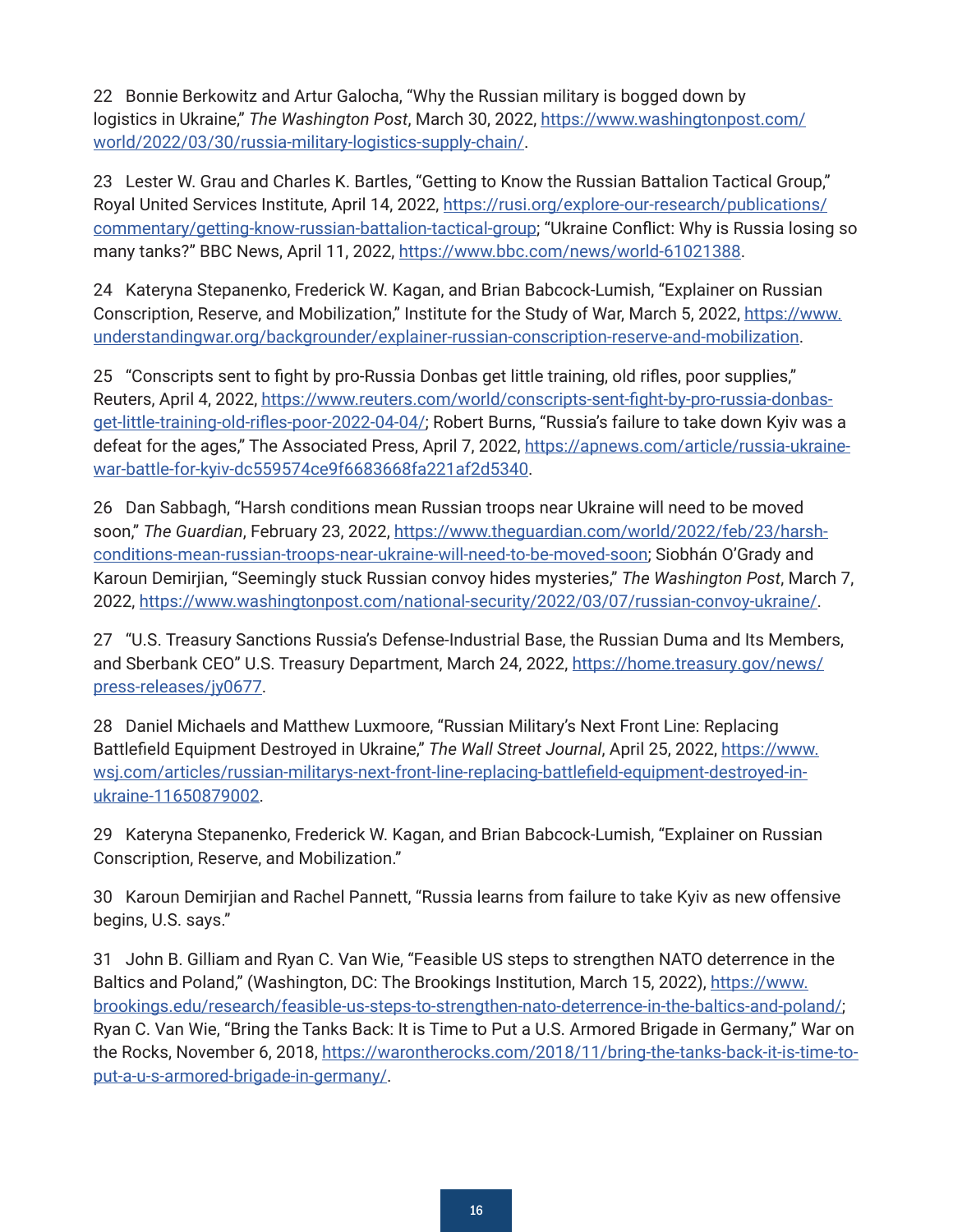<span id="page-16-0"></span>[32](#page-5-0) Michael Shurkin, "The Abilities of the British, French, and German Armies to Generate and Sustain Armored Brigades in the Baltics," (Santa Monica, CA: Rand Corporation, 2017), [https://www.](https://www.rand.org/pubs/research_reports/RR1629.html) [rand.org/pubs/research\\_reports/RR1629.html](https://www.rand.org/pubs/research_reports/RR1629.html).

[33](#page-5-0) Cameron Porter, "APS-2 site receives support from 3rd ID maintenance company deployed to Europe," U.S. Army, March 25, 2022, [https://www.army.mil/article/255028/aps\\_2\\_site\\_receives\\_](https://www.army.mil/article/255028/aps_2_site_receives_support_from_3rd_id_maintenance_company_deployed_to_europe) [support\\_from\\_3rd\\_id\\_maintenance\\_company\\_deployed\\_to\\_europe](https://www.army.mil/article/255028/aps_2_site_receives_support_from_3rd_id_maintenance_company_deployed_to_europe).

[34](#page-5-0) Todd South, "Army reviewing what types of units the service deploys and where they go," *Army Times*, March 31, 2022, [https://www.armytimes.com/news/your-army/2022/03/31/army-reviewing](https://www.armytimes.com/news/your-army/2022/03/31/army-reviewing-what-types-of-units-the-service-deploys-and-where-they-go/)[what-types-of-units-the-service-deploys-and-where-they-go/](https://www.armytimes.com/news/your-army/2022/03/31/army-reviewing-what-types-of-units-the-service-deploys-and-where-they-go/); Davis Winkie, "Armor brigade workload may dramatically increase if Ukraine crisis holds," *Army Times*, March 22, 2022, [https://www.](https://www.armytimes.com/news/your-army/2022/03/22/armor-brigade-workload-may-dramatically-increase-if-ukraine-crisis-holds/) [armytimes.com/news/your-army/2022/03/22/armor-brigade-workload-may-dramatically-increase-if](https://www.armytimes.com/news/your-army/2022/03/22/armor-brigade-workload-may-dramatically-increase-if-ukraine-crisis-holds/)[ukraine-crisis-holds/](https://www.armytimes.com/news/your-army/2022/03/22/armor-brigade-workload-may-dramatically-increase-if-ukraine-crisis-holds/).

[35](#page-5-0) Joe Gould, "Pentagon, industry wrestle with how to boost weapons production for Ukraine," *Defense News*, April 18, 2022, [https://www.defensenews.com/industry/2022/04/18/pentagon](https://www.defensenews.com/industry/2022/04/18/pentagon-industry-wrestle-with-how-to-boost-weapons-production-for-ukraine/)[industry-wrestle-with-how-to-boost-weapons-production-for-ukraine/](https://www.defensenews.com/industry/2022/04/18/pentagon-industry-wrestle-with-how-to-boost-weapons-production-for-ukraine/); Mark Cancian, "Industrial Mobilization: Assessing Surge Capabilities, Wartime Risk, and System Brittleness," (Washington, DC: Center for Strategic and International Studies, January 8, 2021), 50-52, [https://www.csis.org/](https://www.csis.org/analysis/industrial-mobilization-assessing-surge-capabilities-wartime-risk-and-system-brittleness) [analysis/industrial-mobilization-assessing-surge-capabilities-wartime-risk-and-system-brittleness](https://www.csis.org/analysis/industrial-mobilization-assessing-surge-capabilities-wartime-risk-and-system-brittleness); "The Future of European Defense: Tackling the Productivity Challenge," (New York: McKinsey & Company, May 1, 2013), [https://www.mckinsey.com/~/media/mckinsey/industries/public%20](https://www.mckinsey.com/~/media/mckinsey/industries/public%20and%20social%20sector/our%20insights/enlisting%20productivity%20to%20reinforce%20european%20defense/the%20future%20of%20european%20defence.pdf) [and%20social%20sector/our%20insights/enlisting%20productivity%20to%20reinforce%20](https://www.mckinsey.com/~/media/mckinsey/industries/public%20and%20social%20sector/our%20insights/enlisting%20productivity%20to%20reinforce%20european%20defense/the%20future%20of%20european%20defence.pdf) [european%20defense/the%20future%20of%20european%20defence.pdf.](https://www.mckinsey.com/~/media/mckinsey/industries/public%20and%20social%20sector/our%20insights/enlisting%20productivity%20to%20reinforce%20european%20defense/the%20future%20of%20european%20defence.pdf)

[36](#page-6-0) Stephen D. Biddle, *Military Power: Explaining Victory and Defeat in Modern Battle* (Princeton, NJ: Princeton University Press, 2004), 2-5; Jonathan M. House, *Toward Combined Arms Warfare: A Survey of 20th-Century Tactics, Doctrine, and Organization* (Fort Leavenworth, KS: Combat Studies Institute, 1984), 2.

[37](#page-6-0) Stephen D. Biddle, *Military Power*, 8-10, 33-37; "ADP 3-0: Operations," (Washington, DC: Headquarters, U.S. Department of the Army, July 2019), [https://armypubs.army.mil/epubs/DR\\_pubs/](https://armypubs.army.mil/epubs/DR_pubs/DR_a/ARN18010-ADP_3-0-000-WEB-2.pdf) [DR\\_a/ARN18010-ADP\\_3-0-000-WEB-2.pdf](https://armypubs.army.mil/epubs/DR_pubs/DR_a/ARN18010-ADP_3-0-000-WEB-2.pdf).

[38](#page-6-0) Jack Watling and Nick Reynolds, "Operation Z: The Death Throes of an Imperial Delusion," (London: Royal United Services Institute, April 22, 2022), [https://rusi.org/explore-our-research/](https://rusi.org/explore-our-research/publications/special-resources/operation-z-death-throes-imperial-delusion) [publications/special-resources/operation-z-death-throes-imperial-delusion](https://rusi.org/explore-our-research/publications/special-resources/operation-z-death-throes-imperial-delusion); David Johnson, "The Tank is Dead: Long Live the Javelin, the Switchblade, the…?" War on the Rocks, April 18, 2022[,](https://usarmywestpoint-my.sharepoint.com/personal/ryan_vanwie_westpoint_edu/Documents/Desktop/) [https://](https://warontherocks.com/2022/04/the-tank-is-dead-long-live-the-javelin-the-switchblade-the/) [warontherocks.com/2022/04/the-tank-is-dead-long-live-the-javelin-the-switchblade-the/](https://warontherocks.com/2022/04/the-tank-is-dead-long-live-the-javelin-the-switchblade-the/).

[39](#page-6-0) "Ukraine Conflict: Why is Russia losing so many tanks?" BBC News.

[40](#page-6-0) Patrick J. McDonnell, "Russian lost the battle for Kyiv with its hasty assault on a Ukrainian airport," *Los Angeles Times*, April 10, 2022[,](https://usarmywestpoint-my.sharepoint.com/personal/ryan_vanwie_westpoint_edu/Documents/Desktop/) [https://www.latimes.com/world-nation/story/2022-04-10/](https://www.latimes.com/world-nation/story/2022-04-10/battered-ukraine-air-field-was-key-to-russian-plan-to-take-the-capital-the-airport-fell-but-resistance-continued) [battered-ukraine-air-field-was-key-to-russian-plan-to-take-the-capital-the-airport-fell-but-resistance](https://www.latimes.com/world-nation/story/2022-04-10/battered-ukraine-air-field-was-key-to-russian-plan-to-take-the-capital-the-airport-fell-but-resistance-continued)[continued.](https://www.latimes.com/world-nation/story/2022-04-10/battered-ukraine-air-field-was-key-to-russian-plan-to-take-the-capital-the-airport-fell-but-resistance-continued)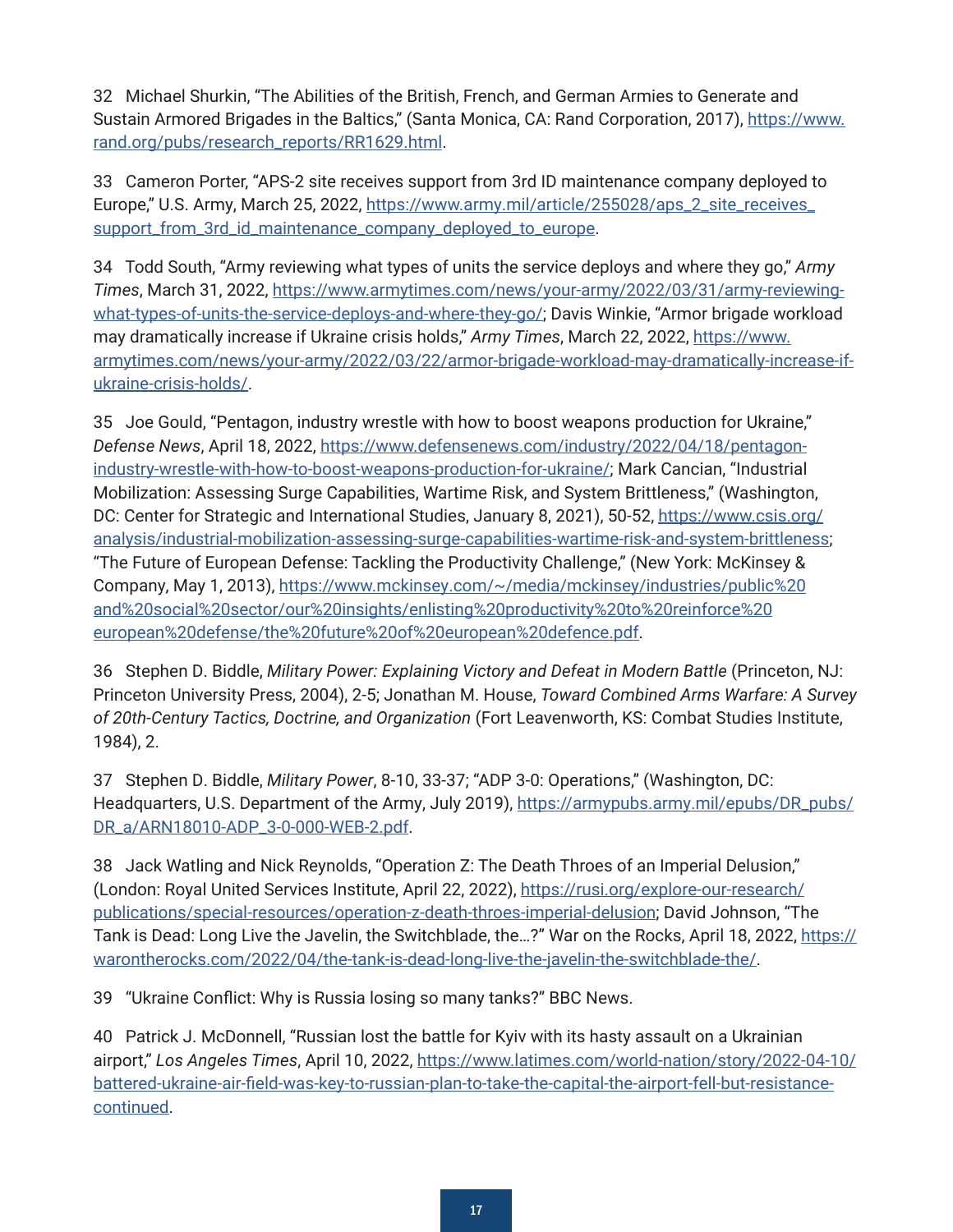<span id="page-17-0"></span>[41](#page-6-0) Maria Varenikova and Andrew Kramer, "How Ukraine's Outgunned Air Force is Fighting Back Against Russian Jets," *The New York Times*, March 22, 2022, [https://www.nytimes.com/2022/03/22/](https://www.nytimes.com/2022/03/22/world/europe/ukraine-air-force-russia.html) [world/europe/ukraine-air-force-russia.html](https://www.nytimes.com/2022/03/22/world/europe/ukraine-air-force-russia.html).

[42](#page-6-0) Karoun Demirjian and Rachel Pannett, "Russia learns from failure to take Kyiv as new offensive begins, U.S. says"; Justin Bronk, "Russia Likely has Local Air Superiority in Donbas, but it May Not Matter," Royal United Services Institute, April 19, 2022, [https://rusi.org/explore-our-research/](https://rusi.org/explore-our-research/publications/commentary/russia-likely-has-local-air-superiority-donbas-it-may-not-matter) [publications/commentary/russia-likely-has-local-air-superiority-donbas-it-may-not-matter](https://rusi.org/explore-our-research/publications/commentary/russia-likely-has-local-air-superiority-donbas-it-may-not-matter); Cora Engelbrecht, "In a strategy shift, Russia is making slower advances in easter Ukraine, analysts say," *The New York Times*, April 27, 2022, [https://www.nytimes.com/live/2022/04/27/world/ukraine](https://www.nytimes.com/live/2022/04/27/world/ukraine-russia-war-news/in-a-strategy-shift-russia-is-making-slow-advances-in-eastern-ukraine-analysts-say)[russia-war-news/in-a-strategy-shift-russia-is-making-slow-advances-in-eastern-ukraine-analysts-say](https://www.nytimes.com/live/2022/04/27/world/ukraine-russia-war-news/in-a-strategy-shift-russia-is-making-slow-advances-in-eastern-ukraine-analysts-say).

[43](#page-6-0) Charlie Kawasaki, "Innovation could solver the military's radio interoperability challenge," C4ISRNet, May 27, 2020, [https://www.c4isrnet.com/opinion/2020/05/27/innovation-could-solve-the](https://www.c4isrnet.com/opinion/2020/05/27/innovation-could-solve-the-militarys-radio-interoperability-challenge/)[militarys-radio-interoperability-challenge/.](https://www.c4isrnet.com/opinion/2020/05/27/innovation-could-solve-the-militarys-radio-interoperability-challenge/)

[44](#page-6-0) Sidharth Kaushal, Archer Macy, and Alexandra Stickings, "The Future of NATO's Air and Missile Defence," (London: Royal United Services Institute, July 12, 2022), [https://rusi.org/explore-our](https://rusi.org/explore-our-research/publications/occasional-papers/future-nato-air-and-missile-defence)[research/publications/occasional-papers/future-nato-air-and-missile-defence](https://rusi.org/explore-our-research/publications/occasional-papers/future-nato-air-and-missile-defence).

[45](#page-6-0) "Mind the Gap: The Army Looks to a New Assault Bridge for Heavy Armor Maneuvers in Europe," Breaking Defense, October 27, 2019, [https://breakingdefense.com/2019/10/mind-the-gap-the-army](https://breakingdefense.com/2019/10/mind-the-gap-the-army-looks-to-a-new-assault-bridge-for-heavy-armor-maneuvers-in-europe/)[looks-to-a-new-assault-bridge-for-heavy-armor-maneuvers-in-europe/.](https://breakingdefense.com/2019/10/mind-the-gap-the-army-looks-to-a-new-assault-bridge-for-heavy-armor-maneuvers-in-europe/)

[46](#page-6-0) "Water Team – NATO troops rehearse river crossing drills ahead of 'Defender Europe,'" North Atlantic Treaty Organization, March 4, 2022, <https://arrc.nato.int/newsroom/archive/2020/20200304>.

[47](#page-6-0) Martin Van Creveld, *Supply War: Logistics from Wallenstein to Patton* (New York: Cambridge University Press, 1986), 1-3.

[48](#page-7-0) Bonnie Berkowitz and Artur Galocha, "Why the Russian military is bogged down by logistics in Ukraine."

[49](#page-7-0) For an overview of interior and exterior lines, see "ADRP 3-0: Operations," (Washington, DC: Headquarters, U.S. Department of the Army, November 2016), 2-6, [https://usacac.army.mil/sites/](https://usacac.army.mil/sites/default/files/publications/ADRP%203-0%20OPERATIONS%2011NOV16.pdf) [default/files/publications/ADRP%203-0%20OPERATIONS%2011NOV16.pdf](https://usacac.army.mil/sites/default/files/publications/ADRP%203-0%20OPERATIONS%2011NOV16.pdf).

[50](#page-7-0) Bonnie Berkowitz and Artur Galocha, "Why the Russian military is bogged down by logistics in Ukraine."

[51](#page-7-0) Emily Ferris, "Russia's Military has a Railroad Problem," *Foreign Policy*, April 21, 2022, [https://](https://foreignpolicy.com/2022/04/21/russias-military-has-a-railroad-problem/) [foreignpolicy.com/2022/04/21/russias-military-has-a-railroad-problem/.](https://foreignpolicy.com/2022/04/21/russias-military-has-a-railroad-problem/)

[52](#page-7-0) Alexander Ward, "Russian launched hypersonic missile due to a low stockpile, sources say," *Politico*, March 22, 2022, [https://www.politico.com/news/2022/03/22/russia-hypersonic-missiles](https://www.politico.com/news/2022/03/22/russia-hypersonic-missiles-low-stockpile-00019358)[low-stockpile-00019358.](https://www.politico.com/news/2022/03/22/russia-hypersonic-missiles-low-stockpile-00019358)

[53](#page-7-0) Justin Bronk, "Russia Likely has Local Air Superiority in Donbas, but it May Not Matter."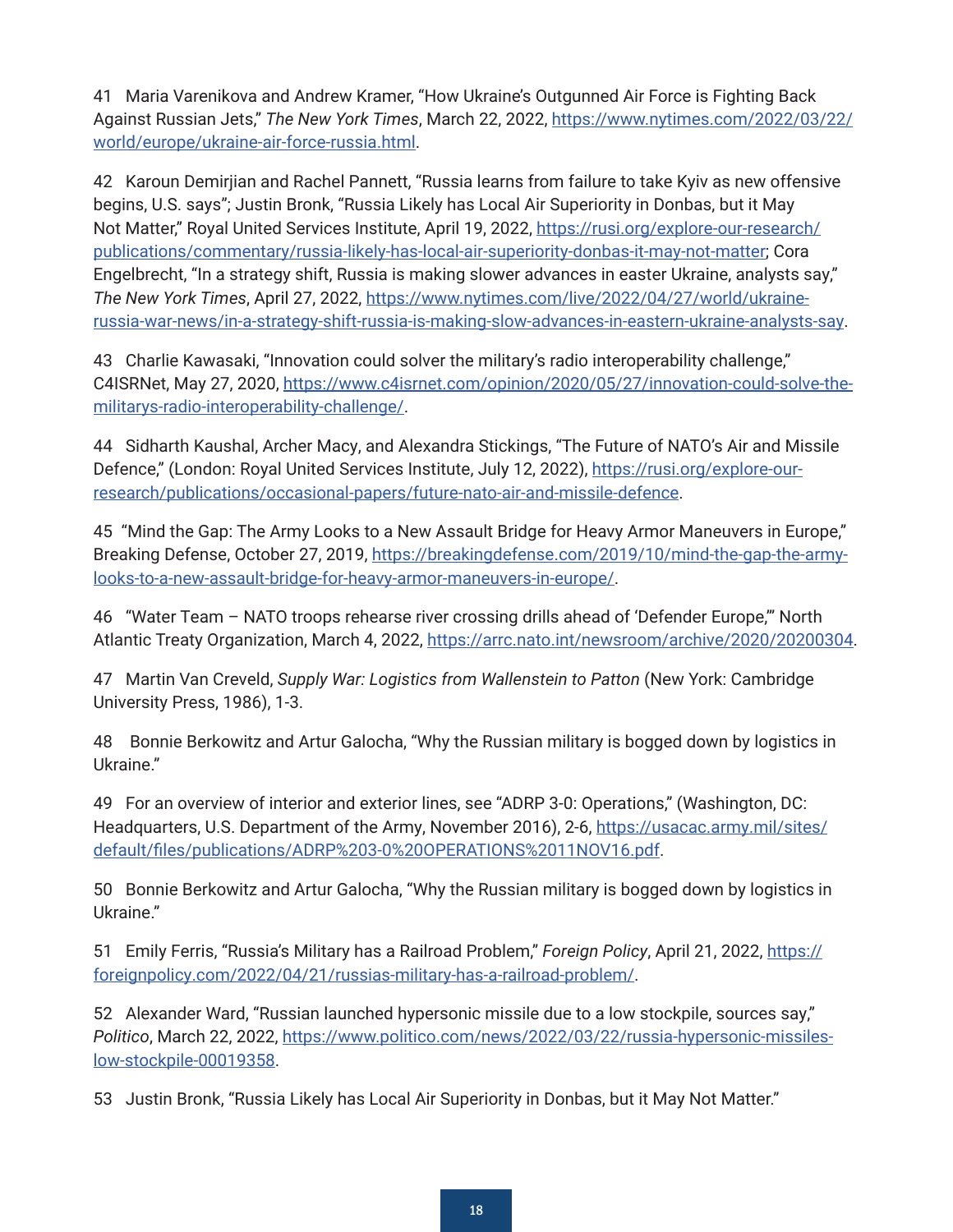<span id="page-18-0"></span>[54](#page-7-0) John W. Nicholson, "NATO's Land Forces: Strength and Speed Matter," *Prism* 6, no. 2 (July 2016): 38-39, [https://cco.ndu.edu/PRISM/PRISM-Volume-6-no-2/Article/835046/natos-land-forces-strength](https://cco.ndu.edu/PRISM/PRISM-Volume-6-no-2/Article/835046/natos-land-forces-strength-and-speed-matter/)[and-speed-matter/.](https://cco.ndu.edu/PRISM/PRISM-Volume-6-no-2/Article/835046/natos-land-forces-strength-and-speed-matter/)

[55](#page-7-0)  Curtis M. Scaparrotti and Colleen B. Bell, "Moving Out: A Comprehensive Assessment of Military Mobility," (Washington, DC: Atlantic Council, April 2020), 4-5, [https://www.atlanticcouncil.org/in-depth](https://www.atlanticcouncil.org/in-depth-research-reports/report/moving-out-a-comprehensive-assessment-of-european-military-mobility/)[research-reports/report/moving-out-a-comprehensive-assessment-of-european-military-mobility/](https://www.atlanticcouncil.org/in-depth-research-reports/report/moving-out-a-comprehensive-assessment-of-european-military-mobility/); Heinrich Brauss, Ben Hodges, and Julian Lindley-French, "The CEPA Military Mobility Project: Moving Mountains for Europe's Defense," (Washington, DC: Center for European Policy Analysis, 2021), [https://](https://cepa.org/the-cepa-military-mobility-project-moving-mountains-for-europes-defense/) [cepa.org/the-cepa-military-mobility-project-moving-mountains-for-europes-defense/](https://cepa.org/the-cepa-military-mobility-project-moving-mountains-for-europes-defense/).

[56](#page-7-0) Ben Connable, Abby Doll, Alyssa Demus, Dara Massicot, Clint Reach, Anthony Atler, William Mackenzie, Matthew Povlock, and Lauren Skrabala, "Russia's Limit of Advance: Analysis of Russian Ground Force Deployment Capabilities and Limitations," (Santa Monica, CA: RAND Corporation, 2020), xvii, xx, xxi, 6-10, [https://www.rand.org/pubs/research\\_reports/RR2563.html](https://www.rand.org/pubs/research_reports/RR2563.html).

[57](#page-7-0) Curtis M. Scaparrotti and Colleen B. Bell, "Moving Out," 4-5.

[58](#page-8-0) Such as U.S. Army Heavy Equipment Transport Systems (HETs). See "ATP 4-11 Army Motor Transport Operations," (Washington, DC: Headquarters, U.S. Department of the Army, August 2020), 2-7, [https://armypubs.army.mil/ProductMaps/PubForm/Details.aspx?PUB\\_ID=1020527](https://armypubs.army.mil/ProductMaps/PubForm/Details.aspx?PUB_ID=1020527).

[59](#page-8-0)  Clint Reach, Vikram Kilambi, and Mark Cozad, "Russian Assessments and Applications of the Correlation of Forces and Means," (Santa Monica, CA: RAND Corporation, 2020), 29-35, [https://www.rand.](https://www.rand.org/pubs/research_reports/RR4235.html) [org/pubs/research\\_reports/RR4235.html;](https://www.rand.org/pubs/research_reports/RR4235.html) "FM 6-0, Commander and Staff Organization and Operations," (Washington, DC: Headquarters, U.S. Department of the Army, May 2014), Table 9-2, 9-20, [https://](https://armypubs.army.mil/ProductMaps/PubForm/Details.aspx?PUB_ID=104216) [armypubs.army.mil/ProductMaps/PubForm/Details.aspx?PUB\\_ID=104216](https://armypubs.army.mil/ProductMaps/PubForm/Details.aspx?PUB_ID=104216);

[60](#page-8-0) John J. Mearsheimer, "Assessing the Conventional Balance: The 3:1 Rule and Its Critics," *International Security* 13, no. 4 (Spring 1989): 54-89, 62-63,<https://doi.org/10.2307/2538780>.

[61](#page-8-0)  Russian figures from David Hambling, "How Many Tanks Does Russia Have In Ukraine And How Many Has It Lost So Far?" *Forbes*, March 15, 2022, [https://www.forbes.com/sites/](https://www.forbes.com/sites/davidhambling/2022/03/15/how-many-tanks-does-russia-have-in-ukraine-and-how-many-have-they-lost-so-far/) [davidhambling/2022/03/15/how-many-tanks-does-russia-have-in-ukraine-and-how-many-have-they](https://www.forbes.com/sites/davidhambling/2022/03/15/how-many-tanks-does-russia-have-in-ukraine-and-how-many-have-they-lost-so-far/)[lost-so-far/](https://www.forbes.com/sites/davidhambling/2022/03/15/how-many-tanks-does-russia-have-in-ukraine-and-how-many-have-they-lost-so-far/); Michael D. Shear, "Biden says the U.S. believes Putin has decided to invade Ukraine," *The New York Times*, February 18, 2022, [https://www.nytimes.com/2022/02/18/world/europe/biden-holds](https://www.nytimes.com/2022/02/18/world/europe/biden-holds-urgent-talks-with-nato-leaders-amid-growing-signs-that-war-is-imminent-in-ukraine.html)[urgent-talks-with-nato-leaders-amid-growing-signs-that-war-is-imminent-in-ukraine.html](https://www.nytimes.com/2022/02/18/world/europe/biden-holds-urgent-talks-with-nato-leaders-amid-growing-signs-that-war-is-imminent-in-ukraine.html). Ukrainian figures from "The Military Balance 2022," (London: International Institute for Strategic Studies, February 2022), 212-213, <https://www.iiss.org/publications/the-military-balance/archive>.

[62](#page-9-0) Thomas Gibbons-Neff and Michael Schwirtz, "Russia's Thrust in Eastern Ukraine Combines Firepower and New Caution."

[63](#page-9-0) John B. Gilliam and Ryan C. Van Wie, "Feasible US steps to strengthen NATO deterrence in the Baltics and Poland."

[64](#page-9-0)  Scott Boston, Michael Johnson, Nathan Beauchamp-Mustafaga, and Yvonne K. Crane, "Assessing the Conventional Force Imbalance in Europe: Implications for Countering Russian Local Superiority," (Santa Monica, CA: RAND Corporation, 2018), [https://www.rand.org/pubs/research\\_reports/RR2402.html](https://www.rand.org/pubs/research_reports/RR2402.html).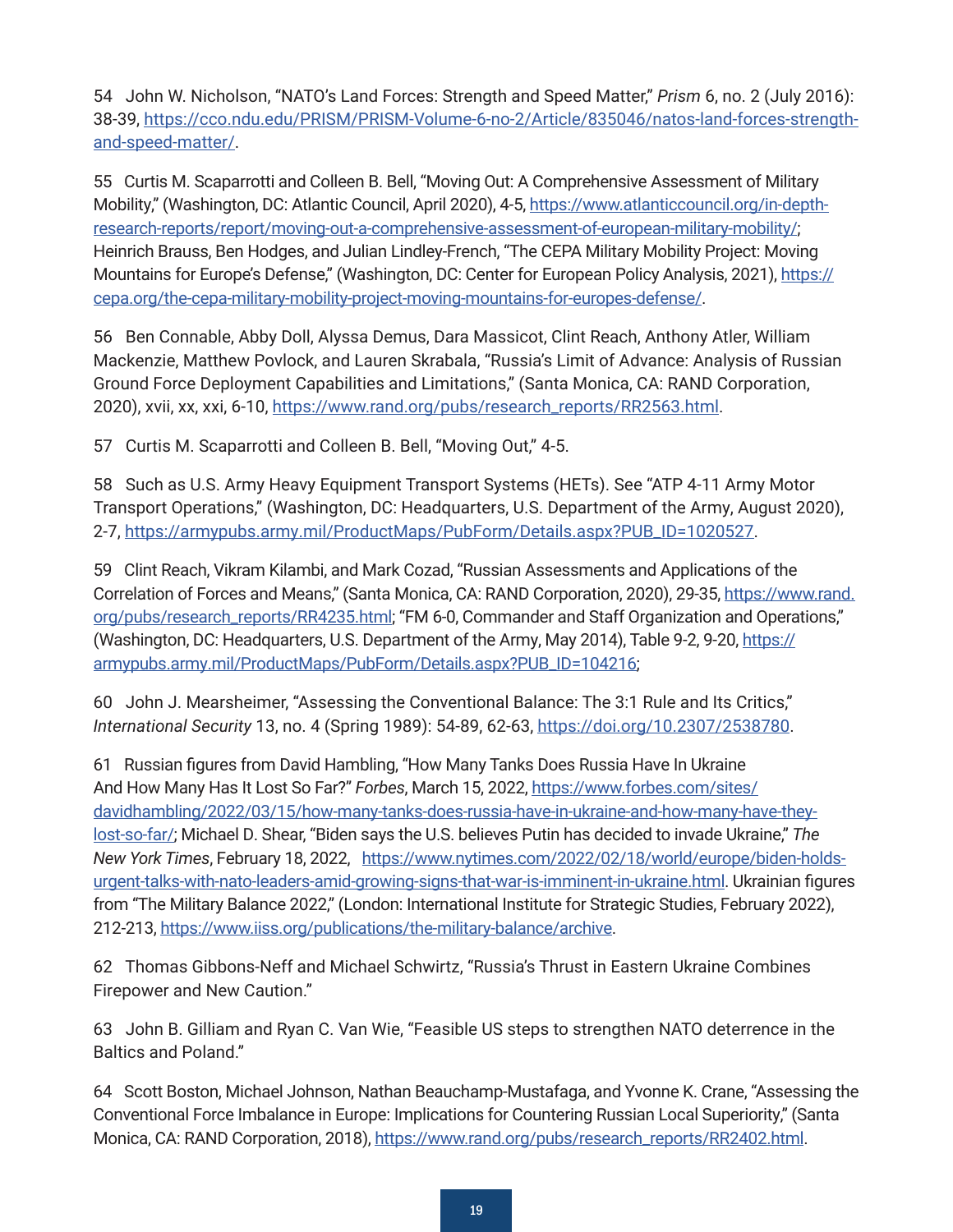<span id="page-19-0"></span>[65](#page-9-0) John B. Gilliam and Ryan C. Van Wie, "Feasible US steps to strengthen NATO deterrence in the Baltics and Poland," 9-14; Michael Shurkin, "The Abilities of the British, French, and German Armies to Generate and Sustain Armored Brigades in the Baltics."

[66](#page-9-0) Alexander R. Vershbow and Philip M. Breedlove, "Permanent deterrence: Enhancements to the US military presence in North Central Europe," (Washington, DC: Atlantic Council, February 2019), [https://](https://www.atlanticcouncil.org/in-depth-research-reports/report/permanent-deterrence/) [www.atlanticcouncil.org/in-depth-research-reports/report/permanent-deterrence/](https://www.atlanticcouncil.org/in-depth-research-reports/report/permanent-deterrence/).

[67](#page-9-0) Katie Bo Lillis and Zachary Cohen, "Who is Russia's top field commander in Ukraine? The US isn't sure," CNN, March 22, 2022, [https://www.cnn.com/2022/03/21/politics/us-russia-top-military](https://www.cnn.com/2022/03/21/politics/us-russia-top-military-commander-ukraine-war/index.html)[commander-ukraine-war/index.html](https://www.cnn.com/2022/03/21/politics/us-russia-top-military-commander-ukraine-war/index.html).

[68](#page-9-0) Robert Burns and Hope Yen, "US doubts new Russian war chief can end Moscow's floundering," The Associated Press, April 10, 2022, [https://apnews.com/article/russia-appoints-new-ukraine-war](https://apnews.com/article/russia-appoints-new-ukraine-war-commander-dvornikov-225f976f9abfb5aff6154ac3b77c21e6)[commander-dvornikov-225f976f9abfb5aff6154ac3b77c21e6](https://apnews.com/article/russia-appoints-new-ukraine-war-commander-dvornikov-225f976f9abfb5aff6154ac3b77c21e6); "UK says Russia attempting to centralise command by appointing army general," Reuters, April 13, 2022, [https://www.reuters.com/world/](https://www.reuters.com/world/europe/uk-says-russia-attempting-centralise-command-by-appointing-army-general-2022-04-13/) [europe/uk-says-russia-attempting-centralise-command-by-appointing-army-general-2022-04-13/.](https://www.reuters.com/world/europe/uk-says-russia-attempting-centralise-command-by-appointing-army-general-2022-04-13/)

[69](#page-9-0) Sam Cranny-Evans and Thomas Withington, "Russian Comms in Ukraine: A World of Hertz," Royal United Services Institute, March 9, 2022, [https://rusi.org/explore-our-research/publications/](https://rusi.org/explore-our-research/publications/commentary/russian-comms-ukraine-world-hertz) [commentary/russian-comms-ukraine-world-hertz](https://rusi.org/explore-our-research/publications/commentary/russian-comms-ukraine-world-hertz); Alex Horton and Shane Harris, "Russian troops' tendency to talk on unsecured lines is proving costly," *The Washington Post*, March 27, 2022, [https://www.washingtonpost.com/national-security/2022/03/27/russian-military-unsecured](https://www.washingtonpost.com/national-security/2022/03/27/russian-military-unsecured-communications/)[communications/.](https://www.washingtonpost.com/national-security/2022/03/27/russian-military-unsecured-communications/)

[70](#page-9-0) Charles K. Bartles, "Russian Armed Forces Enlisted Professionals," *NCO Journal*, March 11, 2019, <https://www.armyupress.army.mil/Journals/NCO-Journal/Archives/2019/March/Russian-ncos/>.

[71](#page-10-0) Rory Sullivan, "A fifth of Russia's war dead are 'officers sent to command Putin's troops in Ukraine," *Independent*, April 12, 2022, [https://www.independent.co.uk/news/world/europe/russia-ukraine](https://www.independent.co.uk/news/world/europe/russia-ukraine-invasion-officer-deaths-b2056272.html)[invasion-officer-deaths-b2056272.html](https://www.independent.co.uk/news/world/europe/russia-ukraine-invasion-officer-deaths-b2056272.html); William Booth, Robyn Dixon, and David L. Stern, "Russian generals are getting killed at an extraordinary rate," *The Washington Post*, March 26, 2022, [https://www.](https://www.washingtonpost.com/world/2022/03/26/ukraine-russan-generals-dead/) [washingtonpost.com/world/2022/03/26/ukraine-russan-generals-dead/](https://www.washingtonpost.com/world/2022/03/26/ukraine-russan-generals-dead/); "Ukraine says it hit Russian command post," The Associated Press, April 24, 2022, [https://apnews.com/article/russia-ukraine-kyiv](https://apnews.com/article/russia-ukraine-kyiv-business-crimea-europe-6e0de7b8a92ef0af3c60b69438d6b8b1)[business-crimea-europe-6e0de7b8a92ef0af3c60b69438d6b8b1](https://apnews.com/article/russia-ukraine-kyiv-business-crimea-europe-6e0de7b8a92ef0af3c60b69438d6b8b1).

[72](#page-10-0) Kris Osborn, "NATO Interoperability is Key to Defense of Europe," *The National Interest*, December 27, 2021, <https://nationalinterest.org/blog/reboot/nato-interoperability-key-defense-europe-198581>.

[73](#page-10-0) Nicholas Burns and Douglas Lute, "NATO at Seventy: An Alliance in Crisis," (Cambridge, MA: Belfer Center for Science and International Affairs, Harvard Kennedy School, February 2019), 25, 35, [https://](https://www.belfercenter.org/publication/nato-seventy-alliance-crisis) [www.belfercenter.org/publication/nato-seventy-alliance-crisis.](https://www.belfercenter.org/publication/nato-seventy-alliance-crisis)

[74](#page-10-0) Nahal Toosi, "The line Biden won't cross on Ukraine," *Politico*, February 23, 2022, [https://www.](https://www.politico.com/news/2022/02/23/biden-troops-russia-ukraine-00011049) [politico.com/news/2022/02/23/biden-troops-russia-ukraine-00011049](https://www.politico.com/news/2022/02/23/biden-troops-russia-ukraine-00011049).

[75](#page-10-0) Susan V. Lawrence and Caitlan Campbell, "Taiwan: Political and Security Issues," (Washington, DC: Congressional Research Service, April 6, 2022), [https://crsreports.congress.gov/product/pdf/IF/](https://crsreports.congress.gov/product/pdf/IF/IF10275) [IF10275](https://crsreports.congress.gov/product/pdf/IF/IF10275).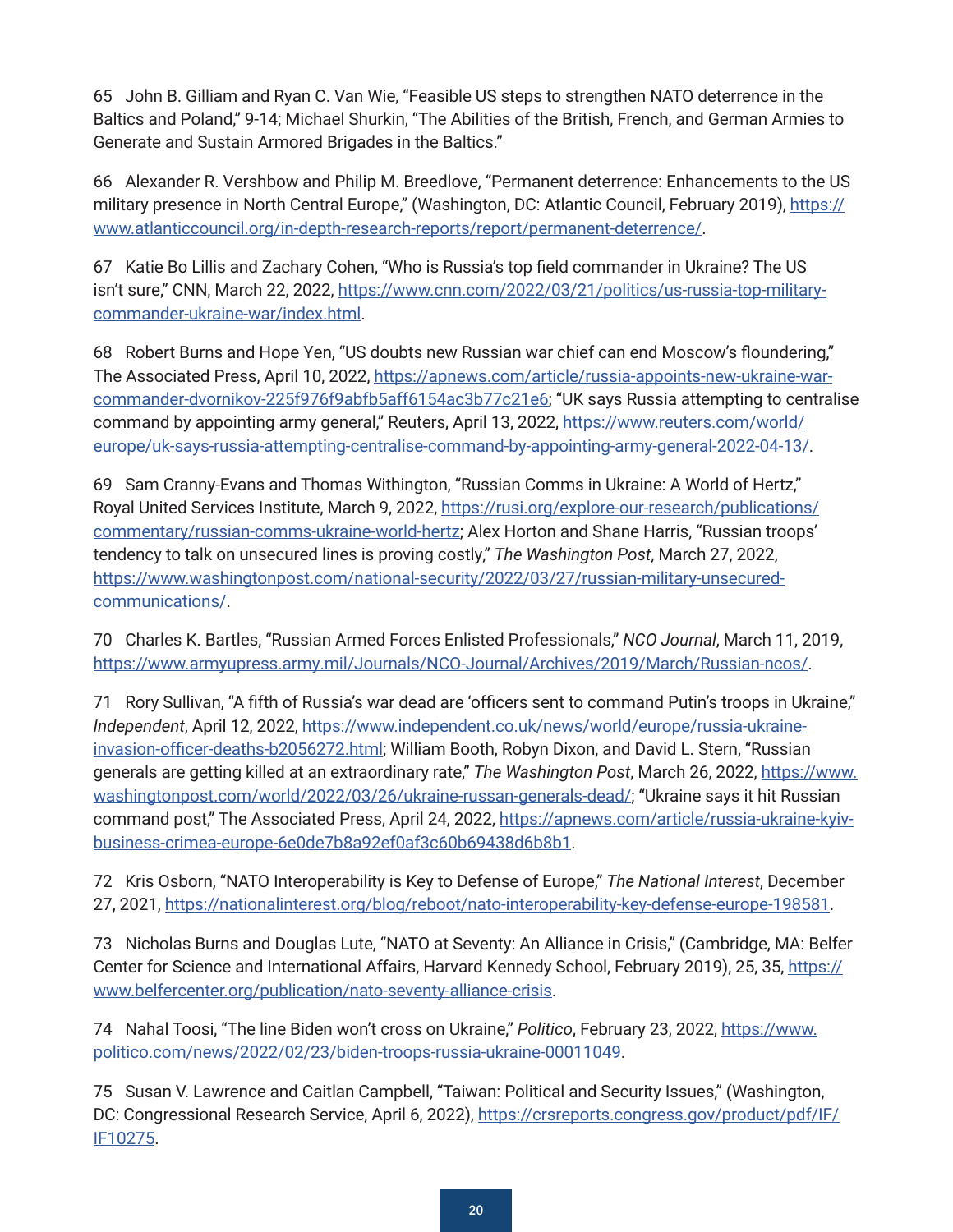<span id="page-20-0"></span>[76](#page-10-0) Ryan Hass, "Learning the right lessons from Ukraine for Taiwan."

[77](#page-11-0) Eliot A. Cohen, "Why Can't the West Admit that Ukraine is Winning?" *The Atlantic*, March 21, 2022, <https://www.theatlantic.com/ideas/archive/2022/03/ukraine-is-winning-war-russia/627121/>.

[78](#page-11-0) Dan Altman, "By Fait Accompli, Not Coercion: How States Wrest Territory from Their Adversaries," *International Studies Quarterly* 61, no. 4 (December 2017): 881-891, [https://academic.](https://academic.oup.com/isq/article/61/4/881/4781720) [oup.com/isq/article/61/4/881/4781720.](https://academic.oup.com/isq/article/61/4/881/4781720)

[79](#page-11-0) "Russian warship destroyed in the occupied port Berdyansk, says Ukraine," BBC News, March 24, 2022, <https://www.bbc.com/news/world-europe-60859337>.

[80](#page-11-0) Rachel Treisman, "Russia now says 1 crew member died, 27 are missing in the sinking of its warship," NPR, April 15, 2022, [https://www.npr.org/2022/04/15/1093026912/russian-moskva](https://www.npr.org/2022/04/15/1093026912/russian-moskva-warship-sunk-ukraine)[warship-sunk-ukraine.](https://www.npr.org/2022/04/15/1093026912/russian-moskva-warship-sunk-ukraine)

[81](#page-11-0) "U.S. Arms Sales to Taiwan," Forum on the Arms Trade, April 20, 2022, [https://www.](https://www.forumarmstrade.org/ustaiwan.html) [forumarmstrade.org/ustaiwan.html](https://www.forumarmstrade.org/ustaiwan.html); Susan V. Lawrence and Wayne M. Morrison, "Taiwan: Issues for Congress," (Washington, DC: Congressional Research Service, October 30, 2017), 29, [https://sgp.fas.](https://sgp.fas.org/crs/row/R44996.pdf) [org/crs/row/R44996.pdf.](https://sgp.fas.org/crs/row/R44996.pdf)

[82](#page-11-0) "What are MANPADs, the Portable Missile Bringing down Russian Aircraft," *The Economist*, April 6, 2022, [https://www.economist.com/the-economist-explains/2022/04/06/what-are-manpads-the](https://www.economist.com/the-economist-explains/2022/04/06/what-are-manpads-the-portable-missiles-bringing-down-russian-aircraft)[portable-missiles-bringing-down-russian-aircraft.](https://www.economist.com/the-economist-explains/2022/04/06/what-are-manpads-the-portable-missiles-bringing-down-russian-aircraft)

[83](#page-11-0) "U.S. Arms Sales to Taiwan," and "Taiwan: Issues for Congress," 29.

[84](#page-11-0) "Largest armies in the world ranked by active military personnel in 2022," Statista.

[85](#page-11-0) Loro Horta, "China's Military Modernization: Constrained by One-Child Policy," S. Rajaratnam School of International Studies, Nanyang Technological University, Singapore, September 1, 2021, [https://www.rsis.edu.sg/rsis-publication/rsis/chinas-military-modernisation-constrained-by-one](https://www.rsis.edu.sg/rsis-publication/rsis/chinas-military-modernisation-constrained-by-one-child-policy/)[child-policy/.](https://www.rsis.edu.sg/rsis-publication/rsis/chinas-military-modernisation-constrained-by-one-child-policy/)

[86](#page-11-0) Robert Person and Michael McFaul, "What Putin Fears Most," *Journal of Democracy* 33, no. 2 (April 2022): 18,<https://www.journalofdemocracy.org/articles/what-putin-fears-most/>.

[87](#page-11-0) Dina Smeltz and Lily Wojtowicz, "Russians think they're engaged in a heroic struggle with the West," *The Washington Post*, April 14, 2022, [https://www.washingtonpost.com/politics/2022/04/14/](https://www.washingtonpost.com/politics/2022/04/14/russia-public-opinion-putin-ukraine/) [russia-public-opinion-putin-ukraine/](https://www.washingtonpost.com/politics/2022/04/14/russia-public-opinion-putin-ukraine/).

[88](#page-12-0) Gerard O'Dwyer, "Finland and Sweden intensify talks on joint NATO expansion," *Defense News*, May 1, 2022, [https://www.defensenews.com/global/europe/2022/05/01/finland-and-sweden](https://www.defensenews.com/global/europe/2022/05/01/finland-and-sweden-intensify-talks-on-joint-nato-application/)[intensify-talks-on-joint-nato-application/](https://www.defensenews.com/global/europe/2022/05/01/finland-and-sweden-intensify-talks-on-joint-nato-application/).